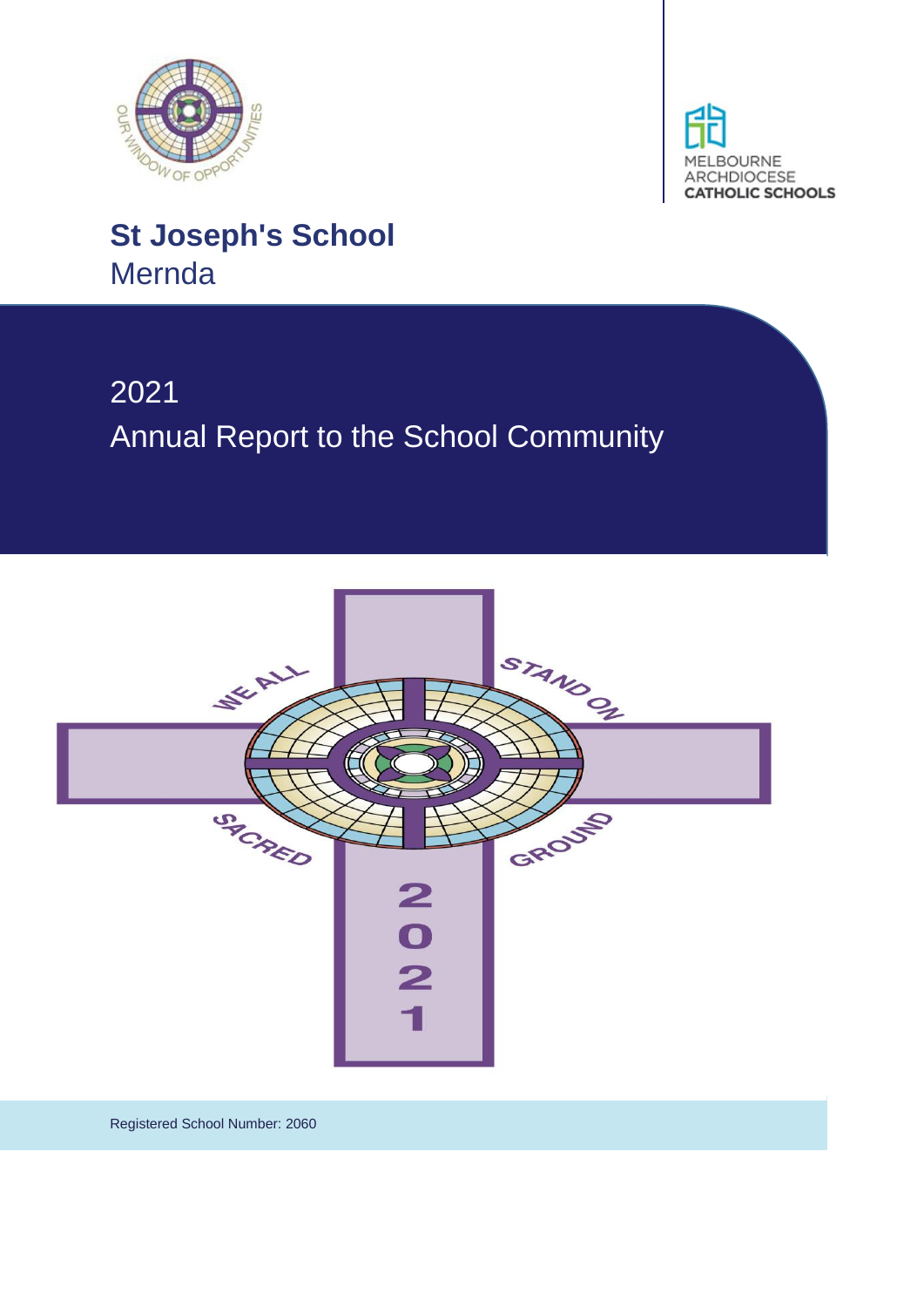## **Table of Contents**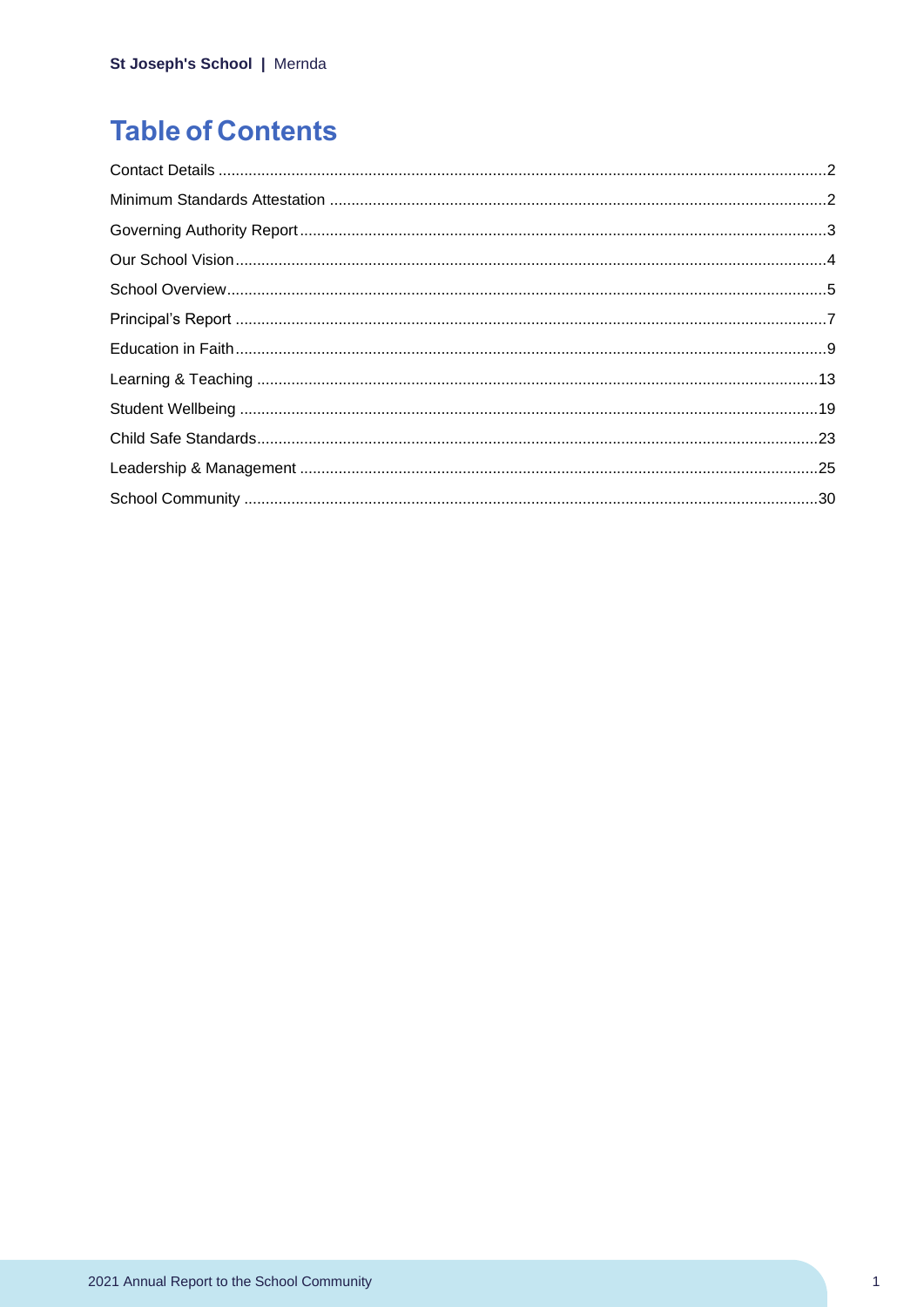## <span id="page-2-0"></span>**Contact Details**

| <b>ADDRESS</b>             | 44 Mernda Village Drive<br>Mernda VIC 3754 |
|----------------------------|--------------------------------------------|
| <b>PRINCIPAL</b>           | Marita Richardson                          |
| <b>GOVERNING AUTHORITY</b> | Melbourne Archdiocese Catholic Schools Ltd |
| <b>TELEPHONE</b>           | 03 9717 6480                               |
| <b>EMAIL</b>               | principal@stjmern.catholic.edu.au          |
| <b>WEBSITE</b>             | www.stjosephsschoolmernda.org              |
| <b>E NUMBER</b>            | E <sub>1394</sub>                          |

## <span id="page-2-1"></span>**Minimum Standards Attestation**

I, Marita Richardson, attest that St Joseph's School is compliant with:

- All of the requirements for the minimum standards and other requirements for the registration of schools as specified in *the Education and Training Reform Act 2006 (Vic)* and the *Education and Training Reform Regulations 2017 (Vic),* except where the school has been granted an exemption from any of these requirements by the VRQA
- Australian Government accountability requirements related to the 2021 school year under the *Australian Education Act 2013 (Cth)* and the *Australian Education Regulations 2013 (Cth)*
- The Child Safe Standards prescribed in Ministerial Order No.870 Child Safe Standards, Managing Risk of Child Abuse in Schools.

### 18/03/2022

**NOTE:** The School's financial performance information has been provided to the Australian Charities and Not-forprofits Commission (ACNC) and will be available for the community to access from their website at [www.acnc.gov.au](http://www.acnc.gov.au/)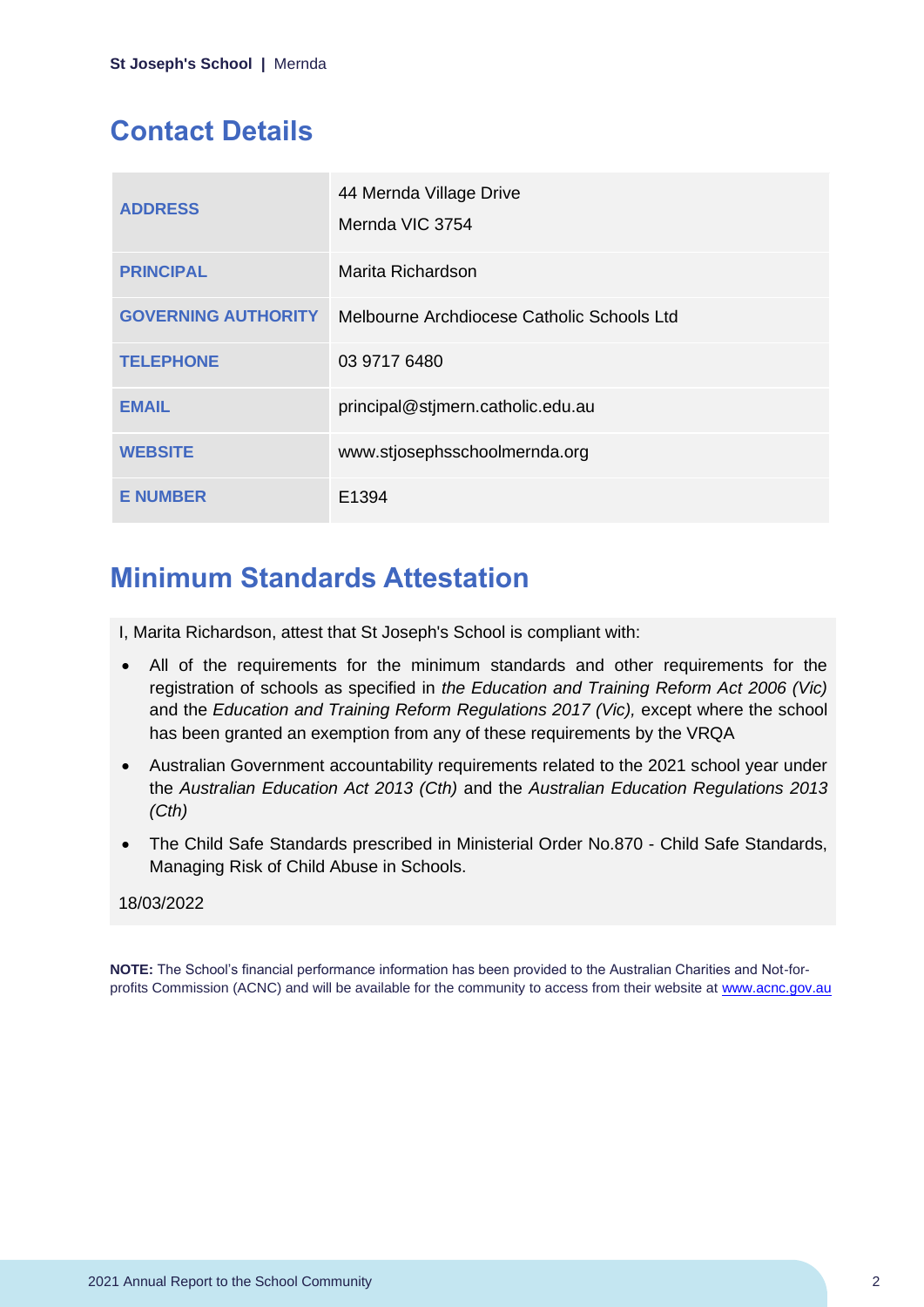## <span id="page-3-0"></span>**Governing Authority Report**

2021 has been a momentous year for Catholic education in the Archdiocese of Melbourne, with Melbourne Archdiocese Catholic Schools Ltd (MACS) assuming governance and operations of 290 schools which previously operated under unincorporated structures.

MACS was established to ensure these schools continue the mission of Catholic education to proclaim the Good News while equipping our young people with the education, knowledge, skills and hope to live meaningful lives and enrich the world around them.

Our schools were again asked this year to respond to the challenges of the coronavirus pandemic. Although asked to implement many measures to keep our staff and students safe, our schools were able to continue delivering a high-quality Catholic education through the resilience and dedication of our principals, school leaders and teachers.

Alongside this important work, we were also able to deliver a new policy suite for schools to ensure our students are safe and which enhance the consistency and transparency of school decision-making, while preserving school autonomy and respecting the local context of our schools.

School Advisory Councils have been established to actively support the principal and embed the life of the local Church in the life of each school. It has been wonderful to see so many parents and members of the wider parish community engaged in these critical forums.

Thank you for the support you have given our schools in 2021. We look forward to continuing to work with you as we strive to provide the young people of the Archdiocese of Melbourne with the best kind of education possible, one that fosters a formation of the whole person that is deeply and enduringly humanising.

Yours sincerely

Marita Richardson Marita Richardson Melbourne Archdiocese Catholic Schools Ltd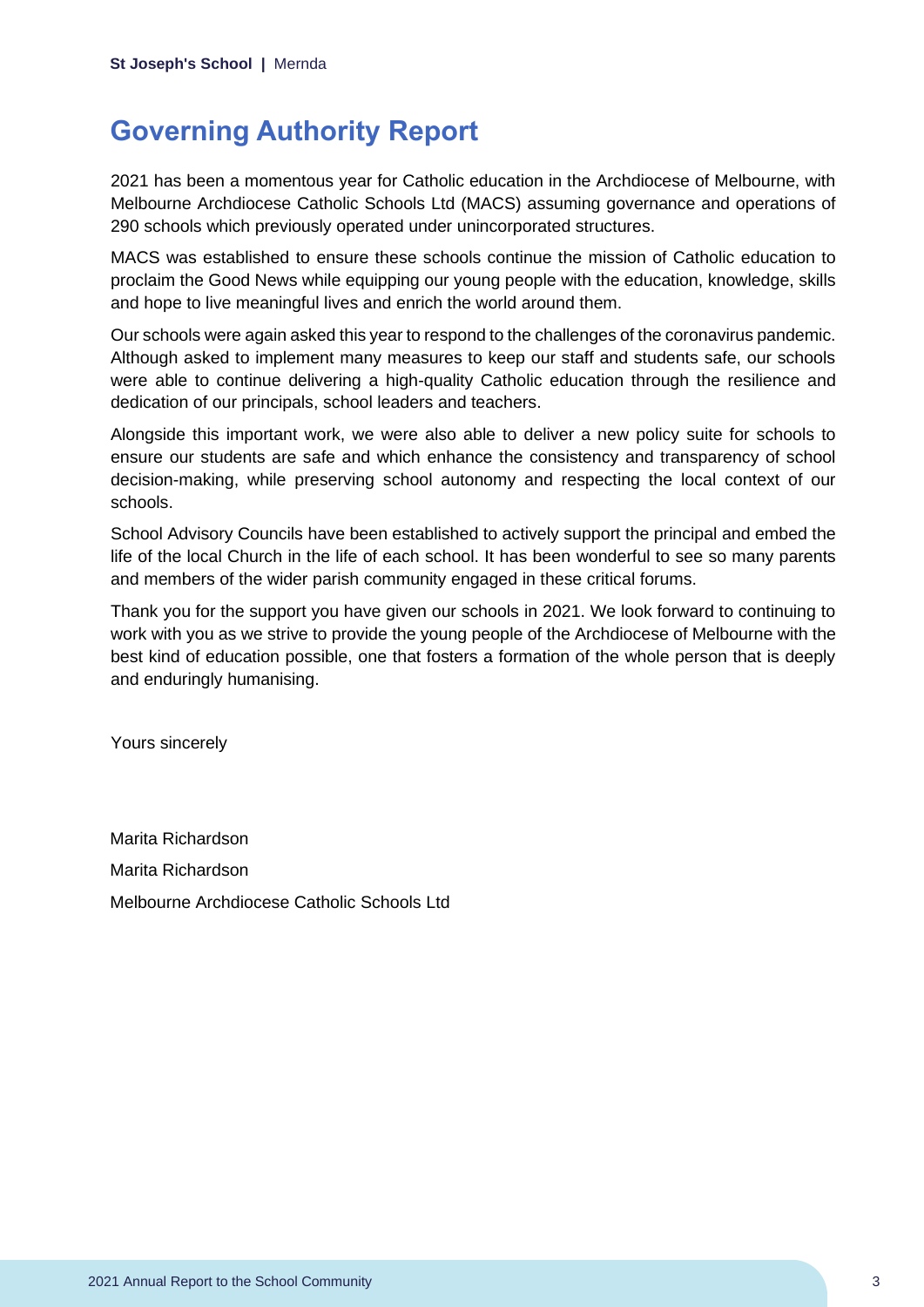## <span id="page-4-0"></span>**Our School Vision**

St Joseph's Catholic Primary School values a Catholic environment of educational excellence that ignites the imagination, develops good citizenship and creates a lifelong search for knowledge.



INQUIRE IGNITE INSPIRE … in God's presence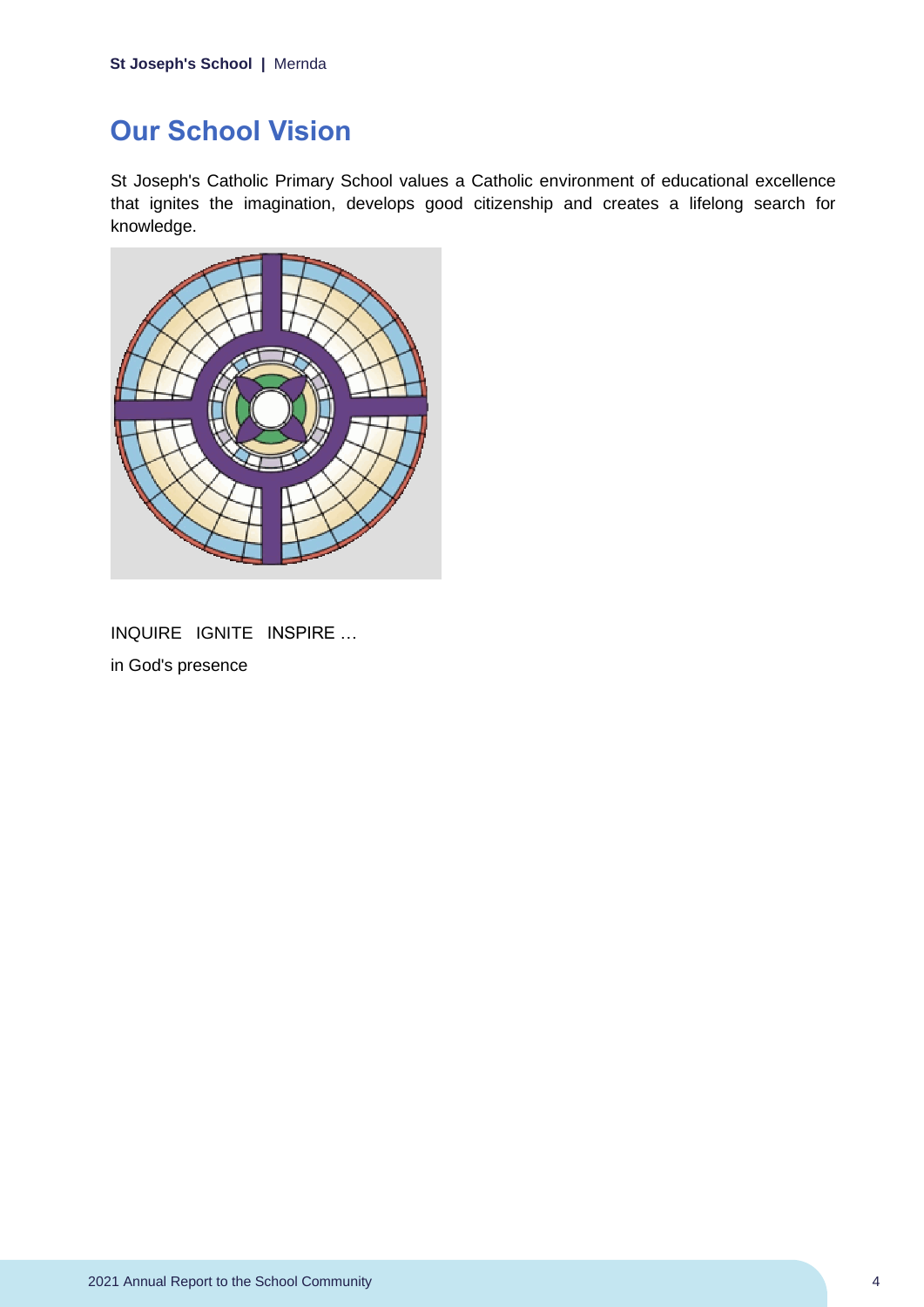## <span id="page-5-0"></span>**School Overview**

St. Joseph's is a co-educational Primary School situated in the northern outer suburbs of Melbourne, providing a Catholic education for children from Prep to Year Six. The school opened in February 2009, with an enrolment of 42 children and in 2021 currently has 389.

The school is committed to the faith development of all members of its community. St Joseph's provides rich learning programs and opportunities, with the long-term goal of empowering students to become lifelong learners. We encourage a shared responsibility to challenge learners and their families to reflect on their relationship with God and the Catholic tradition.

The design of St Joseph's is far removed from the conventional 'box-like' classrooms. Innovations in pedagogy and the physical environment have grown out of contemporary understandings about children and learning and from the school's strongly held belief that children have a right to the highest quality social and learning experiences. The learning environment provides a diverse and flexible environment where an inseparable relationship has been created between pedagogy and design. Students and staff welcome the friendliness and purposefulness of their Learning Village and treat it with care and respect.

Differentiating the curriculum based on evidence is vital to the success of each child. The provision of state of the art technological resources is integral to the school's belief in accessing information from a global perspective with the belief that these are tools are for learning. Students recognize these are tools to assist in organization, timetabling, cooperative and collaborative learning. These tools are used for constant communication and collaboration with the principal, teachers and school community to share their work and learning and obtain constructive feedback for future learning both at school and from home to assist in the transformation of learning throughout the community.

At St Joseph's Primary School the staff believe that students learn through engagement in complex experiences in which they make relevant, purposeful connections. The pedagogical approach to learning and teaching embraces the philosophy of authentic learning that draws on a range of tools and strategies to develop thinking skills, collaboration, independence and ownership of learning. Each day is full of purpose, where cognitive engagement and connectedness to the real world are priorities which enables authentic learning for every member of the community. The engaging and inclusive curriculum is designed to meet the needs and interests of all students. It focuses on developing students' depth of understanding of core concepts and interdisciplinary knowledge and skills needed to be adaptive, to transfer learning to new contexts and to prepare for learning throughout life. The school designs curriculum utilising the Victorian Curriculum, mandated for all Victorian Schools. This curriculum provides a coherent and comprehensive continuum of learning in which we construct inclusive learning plans, assess student's progress and report to parents.

We nurture an atmosphere of respect, honour, trust, justice, independence, creativity, resilience and virtue which are qualities and dispositions as taught and imparted in the Gospels' and demonstrated by our patron, St Joseph. It is an environment where every member is called by name, recognised for their achievements and appreciated for their contribution to the community of St Joseph's Catholic Primary School.

An Out of School Hours Program is offered on site in the Nazareth Centre. Before and After School Care programs are offered on both a permanent and casual basis. This program provides a needed service to our community in a welcoming, supervised and structured setting.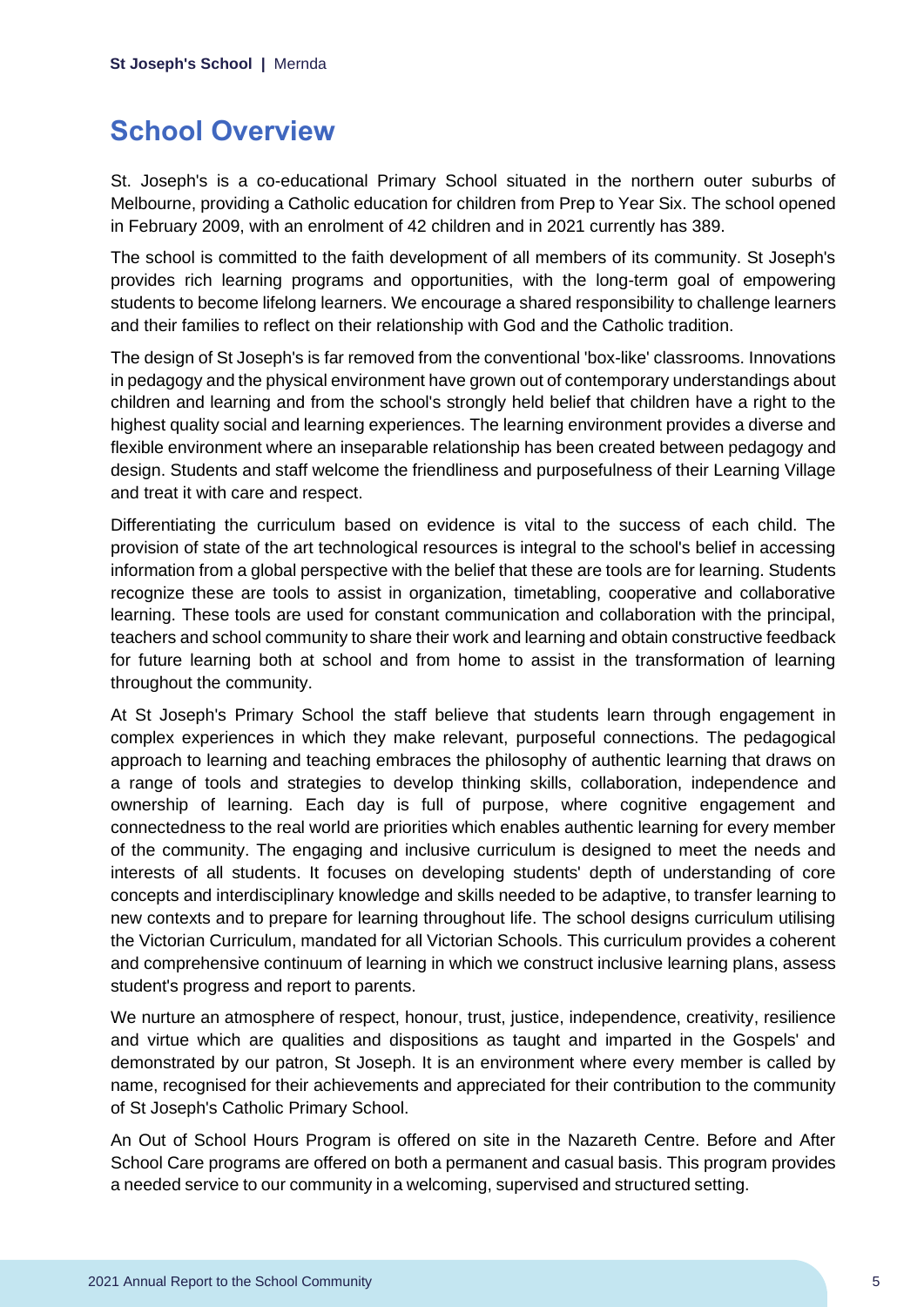Our Leadership Team at St Joseph's has aimed to work collaboratively to promote a shared leadership model to empower staff to nurture a learning culture. In 2019 a School Improvement Plan was designed through our Review process. This aims to engage in reflection and dialogue that is distinctive to our Catholic school, honouring the learning entitlement of each learner. Coming from our Review process, and in consultation with leadership, staff and our community, we designed three priorities for the next four years.

**Priority one: That the school continues to embed the Catholic identity.**

**Priority two: Build the capacity of staff to lead evidence informed growth for students.**

**Priority three: Strengthen student and parent engagement in life at St Joseph's**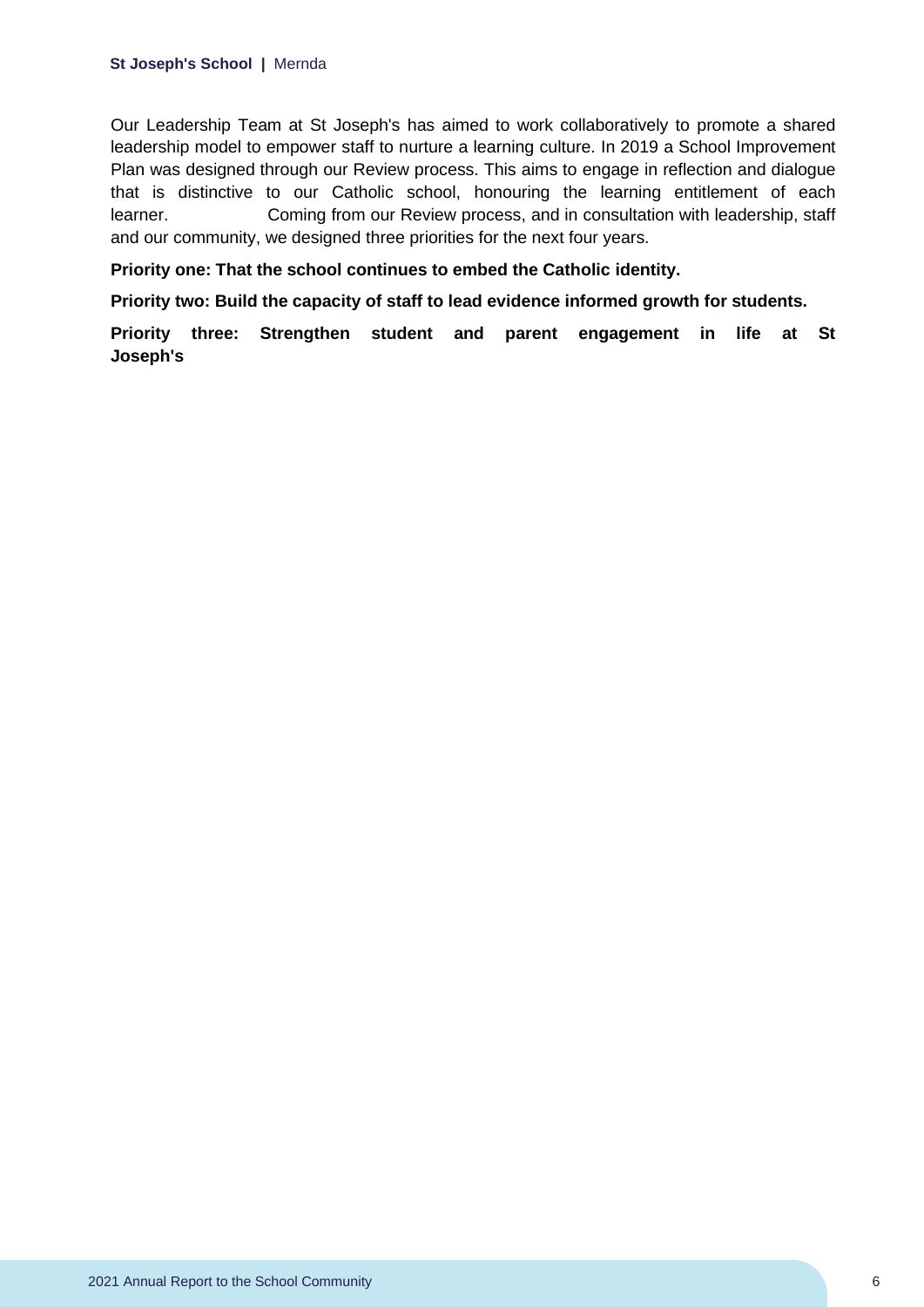## <span id="page-7-0"></span>**Principal's Report**

We began our year of 2021 with the theme of "We all stand on Sacred Ground". The theme is an opportunity to pay our respects as a school community to our country, honour those who work tirelessly and to share the stories of our community, especially with the knowledge of what came before in 2020.

This year has been another year of uncertainty, from a deadly pandemic that is still with us, to a global movement for racial justice to a shift in the world environment with global warming on every countries agenda.

All of these events has changed our thinking and our attitude to our lifestyle. So, throughout this year as was last year, we have experienced world shifting and major changing events. Throughout it all we have risen to the challenges and shown that we have worked together building a community of resilience and perseverance.

I am really proud to see the development of each and everyone and I am overwhelmed from the achievements and successes that everyone has created over this year whether it was through remote learning, lockdowns, back to onsite learning back to remote learning. Feeling like groundhog day over and over.

I am really proud to see the continuing development of our community, and I am overwhelmed from the achievements and successes that everyone has created over this unique year. I would like to take this opportunity to sincerely thank Father Martin and Father Jude for their continued support to our school community. In a year that was, Father Martin who was ordained as Bishop Martin Ashe continued to make us feel connected to our beliefs and faith. Throughout this year we have further cemented stronger partnerships and worked in the spirit of creating and designing new frontiers for our new parish of Mernda, Whittlesea, Doreen and Kinglake. Our parish, Christ the Light, was created out of a rich tradition of pioneering faith communities in this region. I would like to thank our sister schools of St. Paul the Apostle Doreen and St. Mary's Whittlesea for their continued support. Their constant presence in the school and support to all members of the school community is very much valued and appreciated. It is also evident in the many ways the parish school community come together as one when celebrating the sacraments, monthly family masses and significant seasons in the church's liturgical calendar.

There have been many developments during the COVID school year of 2021 with a continued focus on building relationships and improving student outcomes and agency through onsite and remote learning. The use of data and evidence to focus on learning, goal setting and feedback, engagement of parents as partners in learning has driven the work that we have achieved throughout 2021.

Learning is celebrated at St. Joseph's. The data and evidence clearly shows that students are engaged, have ownership and have an voice, choice and agency in their learning.

Thank you to all our parents, our carers, our extended families, the parent bodies as the School Board and Parents and Friends who continually support our school in creating an essential partnership between home and school. Your continued support is greatly appreciated. I would also like to thank all the staff, who continually place the children at the centre of all that we do. I would especially like to thank our students, who surprise and delight us every day with their thirst for learning and the resilience and determination they bring to the school. They are inspirational as they enthusiastically join in our school life.

I look forward to working in partnership on your child's learning journey,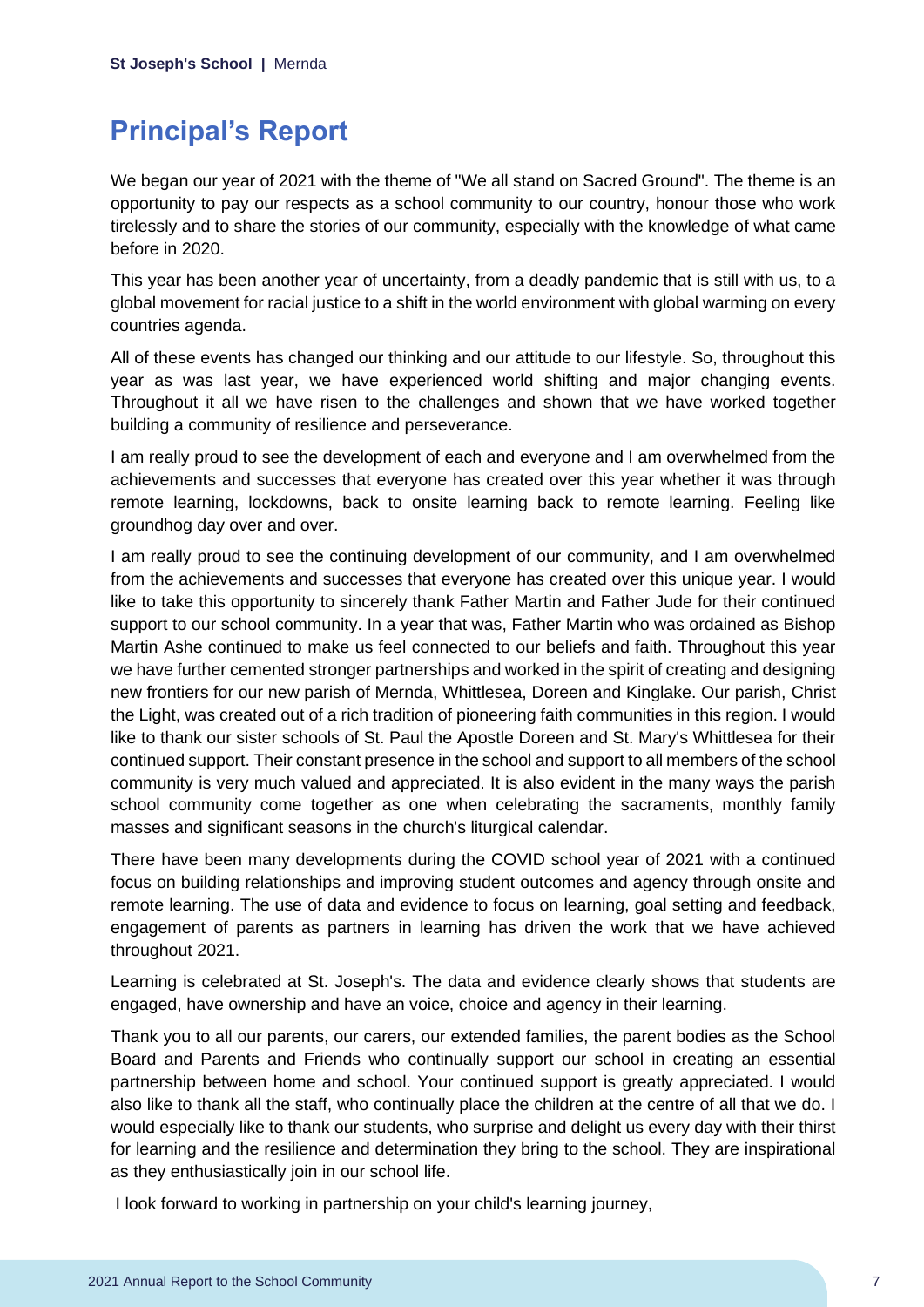Marita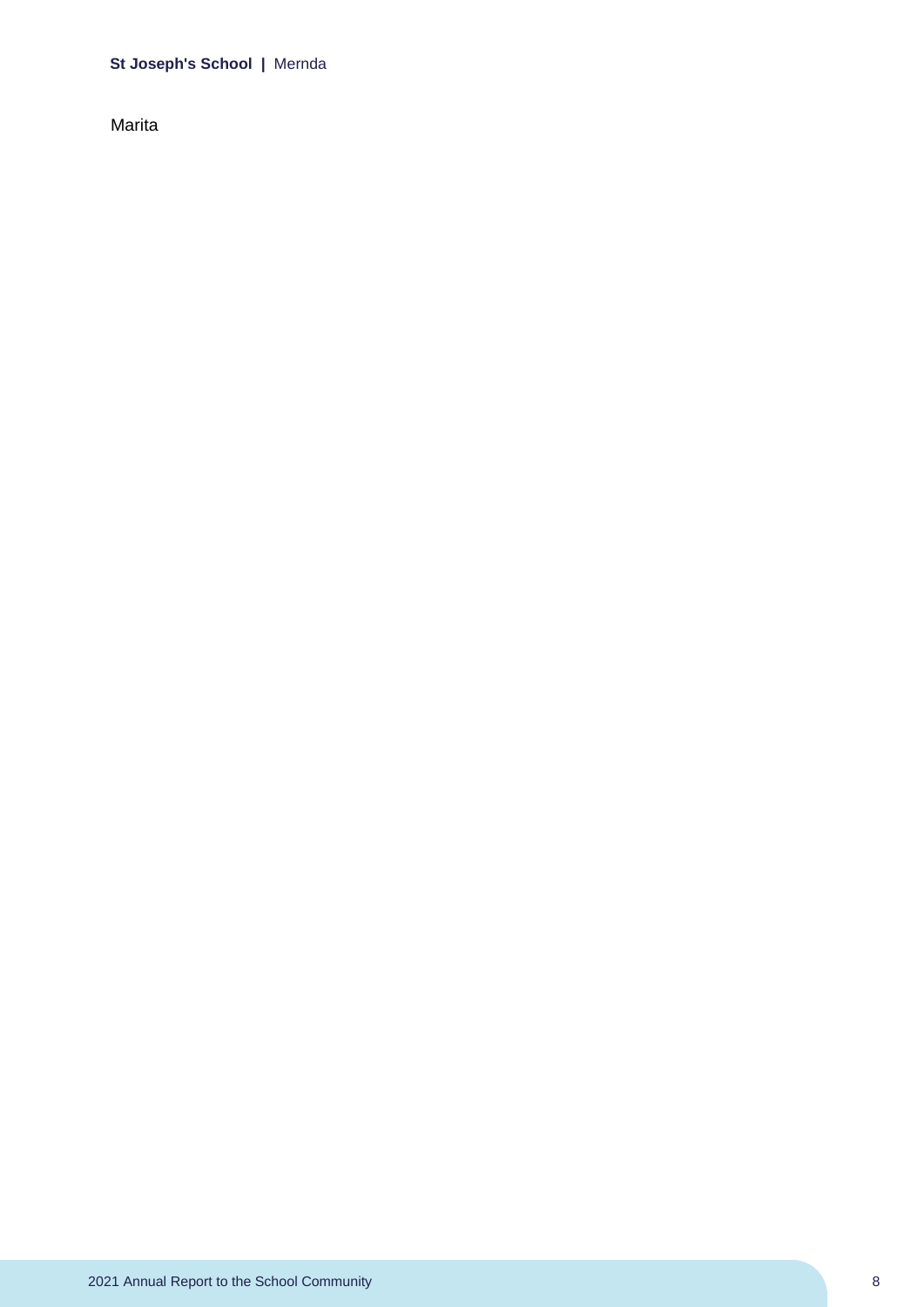## <span id="page-9-0"></span>**Education in Faith**

## **Goals & Intended Outcomes**

Goal: To promote a recontextualised and dialogical school

#### Intended Outcomes:

- That the school strengthens evidenced-based learning as a consistent whole school approach to learning and wellbeing that is clear in its non-negotiables, use of robust evidence and data analysis, expectations, monitoring and review to take the approach to a higher level of implementation
- That the school implements a systematic approach to staff observation and feedback and student's feedback on learning that will also contribute to building the professional learning culture of the school.
- That the school continues to enhance the Catholic identity of the school through a strategic strategy that develops faith knowledge as well as impacts on each person's spiritual and faith journey and their relationship with God.
- Develops explicit strategies that increase teacher, student and parent empowerment and participation in the life of the school.

## **Achievements**

St Joseph's Catholic School continues to work in close partnership, to continually enhance it Catholic Identity and deepen its faith journey, within the Catholic Parish of Christ Light. We work dialogically with the members of the other communities in our parish. St Paul the Apostle, St Mary's Whittlesea, the Kinglake Community and the Parish Pastoral Associate along with the Parish & Associate Priests, come together to plan, organise and sustain an ongoing sacramental faith journey. We continually engage in a dialogical setting as a Parish and School team to ensure faith and life find a meeting place.

The Nazareth Centre, which is the place of worship on Sundays and also for school liturgical celebrations, is a constant reminder of our Catholicity. As the numbers of worshippers in our community has increased we have outgrown our small St Joseph's Catholic Church. In order to accommodate the number of parishioners, attending masses, all weekend Masses and selected weekday masses are now celebrated in the Nazareth Centre. We continually display and revise icons, images, prayer tables and statues to enhance our stance as a Catholic School. Our foyer is both a shared entrance to the school and Nazareth Centre. We are seen as a parish community. This year has posed a challenge for our community to gather regularly to celebrate liturgical celebrations due to the Covid-19 pandemic. This has been an opportunity for our parish of Christ the Light to work and re-think creatively to keep our families and Parish community connected, during the imposed regulations of 'no gathering' for Liturgical celebrations. This has been achieved by offering mass and liturgical celebrations in an online forum through live streaming, pre-recording and reimagining how we offer these important events to our community. When the opportunity was presented to receive the Sacrament of Confirmation we were fortunate to have Father Martin confer the candidates; have a limited amount of family and live-steam it to the community.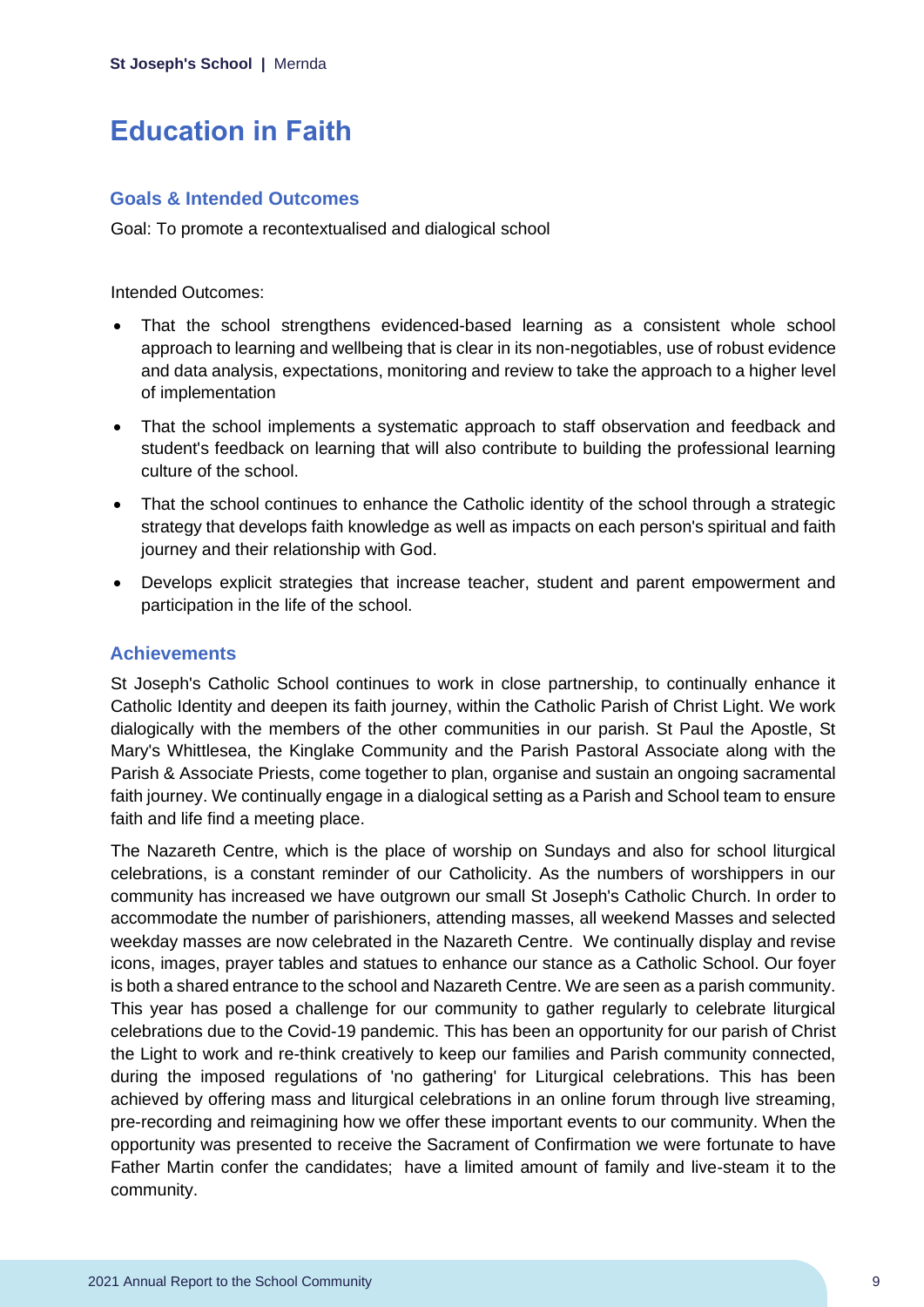We regularly use our St Joseph's prayer at morning INGOMA gatherings. Again, at different stages throughout this Covid-19 year, INGOMA was offered to our students and families in an online forum. When students were able to return to school and be onsite, Senior students were given an opportunity to plan, design and lead morning prayer. Support is given to those students to link prayer to contemporary issues of the day. We link the dispositions of our Patron Saint throughout our daily activities to inspire and support us on our lifelong faith journey.

Our Religious Education curriculum and Pedagogy of Encounter at St Joseph's Catholic Primary School is faithful to the mission, the traditions and Catholic Identity of our school. These values are centred on relationships within the learning community. This pedagogy is applied throughout a collaborative planning process where teachers enter into dialogue as learners themselves to attend to their own religious formation and professional development. Following this our aim is to create deep learning and powerful teaching to animate learners in Religious Education. Teachers design learning experiences for students and consider possibilities for learning in a dialogical and recontextualised way that will progress student learning outcomes in line with achievement standards. Provocations, fertile and rich questions are posed as well as tapping into student questions so as to identify where to next in their learning. The 2020 year witnessed a greater reliance on technological resources, and websites such as 'Understanding Faith' and to Know Worship and Love online student books.

Throughout the year, professional learning in Religious Education was addressed on-line. As staff were planning, preparing, resourcing and delivering Religious Education for the students, they were also engaged in facilitated and collaborative dialogue with the Learning and Teaching Leader to increase student learning outcomes. In 2020 the school leadership included a Learning and Teaching Leader in Religious Education and a Leader in Sacramentality and Stewardship. This was in response to strengthening, deeping and extending our Catholic Identity with a holistic approach to Religious Education. We worked towards authentically integrating faith, life and culture with prayer life and sacramentality as well as addressing the Religious Education curriculum.

Our dispositional curriculum states the particular dispositions of Respect, Creativity, Self-Managing, Resilience and Reflection. These dispositions are embedded into the Religious Education Curriculum and they are acknowledged and celebrated when used. The curriculum reflects what is valued and important by specifying the essential knowledge, skills, dispositions and behaviours in a designed Religious Education curriculum accessible to all students. It is a thinking curriculum which extends students to higher levels of knowledge, understanding and functioning and enables teachers to develop professionally, both individually and as a staff. Following on from professional development, more work has been established on 'breaking open' scripture. We planned to introduce the three worlds of the text into our Religious Learning design. The worlds are - behind the text, in front of the text and of the text. This strategy is an approach that recognises scripture as more than simply words on a page. It allows the learner to know something about where the text has come from, the meaning of the text in its original context and how the text is used and interpreted in today's world. This strategy will continue to be ongoing and is beginning to be adopted throughout the school.

We have continued to explore and embed the Renewal of the Religious Education Curriculum throughout our planning and designing of learning experiences. Deep thinking and learning have driven our robust and rigorous Religious Education curriculum. Religious Education is integrated throughout our school life and key learning areas and is based on the Horizons of Hope - Pedagogy of Encounter.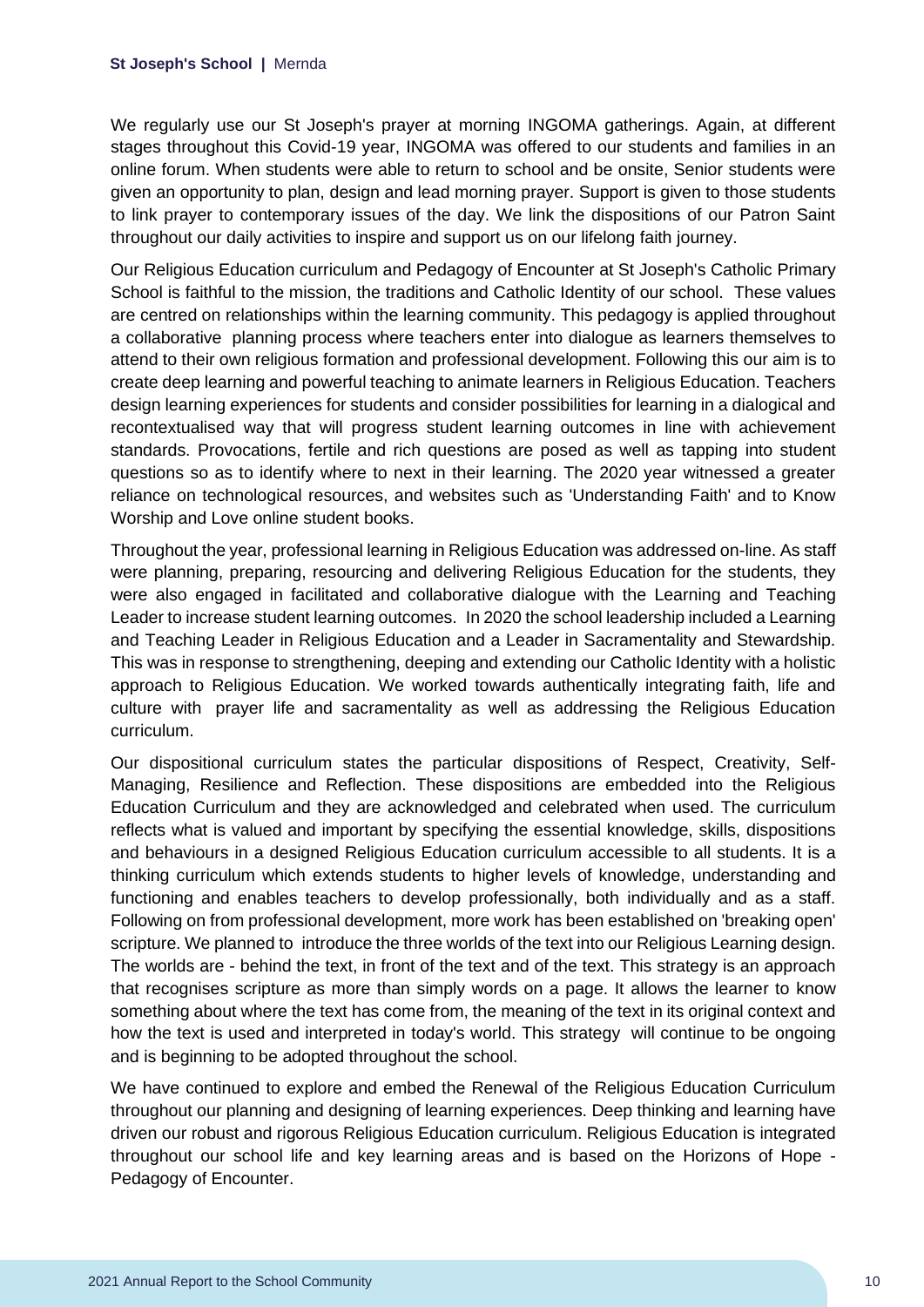The 2020 Sacramental Program has been quite a challenge due to the Covid-19 pandemic, however through open lines of communication within our Parish of Christ the Light and a reimagined approach, we have continued to meet the needs of our growing demand of families with children wanting to receive the Sacraments. The Religious Education Leaders from the three Catholic Schools in the Parish along with the Parish staff, met regularly via online platforms to plan and design strategic approaches to cater for our students and their families in their Sacramental journey. While we continued to offer Registration, Information Sessions, Retreat Days and Family Formation Faith opportunities in a different format according to the restrictions and requirements placed upon us during the pandemic, Commitment and Presentation Sundays associated with the Sacraments of Eucharist, Confirmation and Reconciliation were invitational and responsibility for attendance was placed upon our families. Due to our density quotients this year and an inability to mix students and families from each setting i.e Nazareth Centre at Saint Joseph's, Anawim Centre at St Mary's and Saint Paul the Apostle at Doreen, all celebrations of the Sacraments were held at the respective setting. We are fortunate to continue to have the services of both Father Martin Ashe and our new associate priest, Father Jude Johnson to enrich our faith life in many various and relevant ways.

Each year we use a theme to connect our lives with our work. In 2020 it was "We are one, we are many!" This was a time to reflect upon the past, honour the present and plan for the future as a multicultural nation. At the start of the year we had time to engage with the theme through prayer and staff faith formation opportunities. We embraced this theme in 2020 as it also embodies our catholic traditions and catholic social teachings of justice, human dignity and hope for all . As we moved through the year we were invited to connect in a variety of different ways and draw upon the sense of community and resilience that St Joseph's thrives on.

During a non-Covid-19 year, classes are timetabled to lead our monthly Masses. Unfortunately these were unable to take place during 2020, however, links to our Parish Website where the live streaming of weekly mass and opportunity for engaging in online prayer were regularly sent out to our school community during remote learning as it was taking place. Therefore, due to Covid 19, adjustments were made to 2020 Ash Wednesday celebrations, so the students onsite were still able to engage in a Ash Wednesday prayer service and those students at home were presented with an online prayer service. Whole school celebrations, such as St Joseph's feast day, Opening School Year Mass and Stations of the Cross were severely affected during the Covid Year. When the students were able to engage in onsite learning throughout 2020, Social Justice Leaders and School leaders were continually given the chance to represent St. Joseph's School whenever the opportunity arose. Towards the end of the year when students were back onsite, our Social Justice and Stewardship Leaders led the school in engaging with Mission October and the Socktober Project.

Some of the ongoing opportunities for students to engage in prayer during INGOMA gatherings, which again, because of the Covid Year, needed to be created online were; Holy Week, Easter, Mother's Day, Father's Day, 'Feast of Fred', All Saints Feast Day.

In 2020 we continued with our School Choir and our choir leader, Raph Wong who is a member of Opera Australia and Victoria Opera. An opportunity was offered to all the community to join in with 'one voice' and contribute to the online STJ Blessing Project. This was a compilation of voices singing The Blessing Song which was then produced by Raph and sent out to the community.

The school newsletter has continued to be an effective way to connect to families and provide updated, comprehensive information about Religious Education, Sacramentality and Prayer. This has also been an opportunity to publish reflective prayers and readings connecting to the events of the time, particularly given the restrictions placed upon us during the Covid-19 pandemic.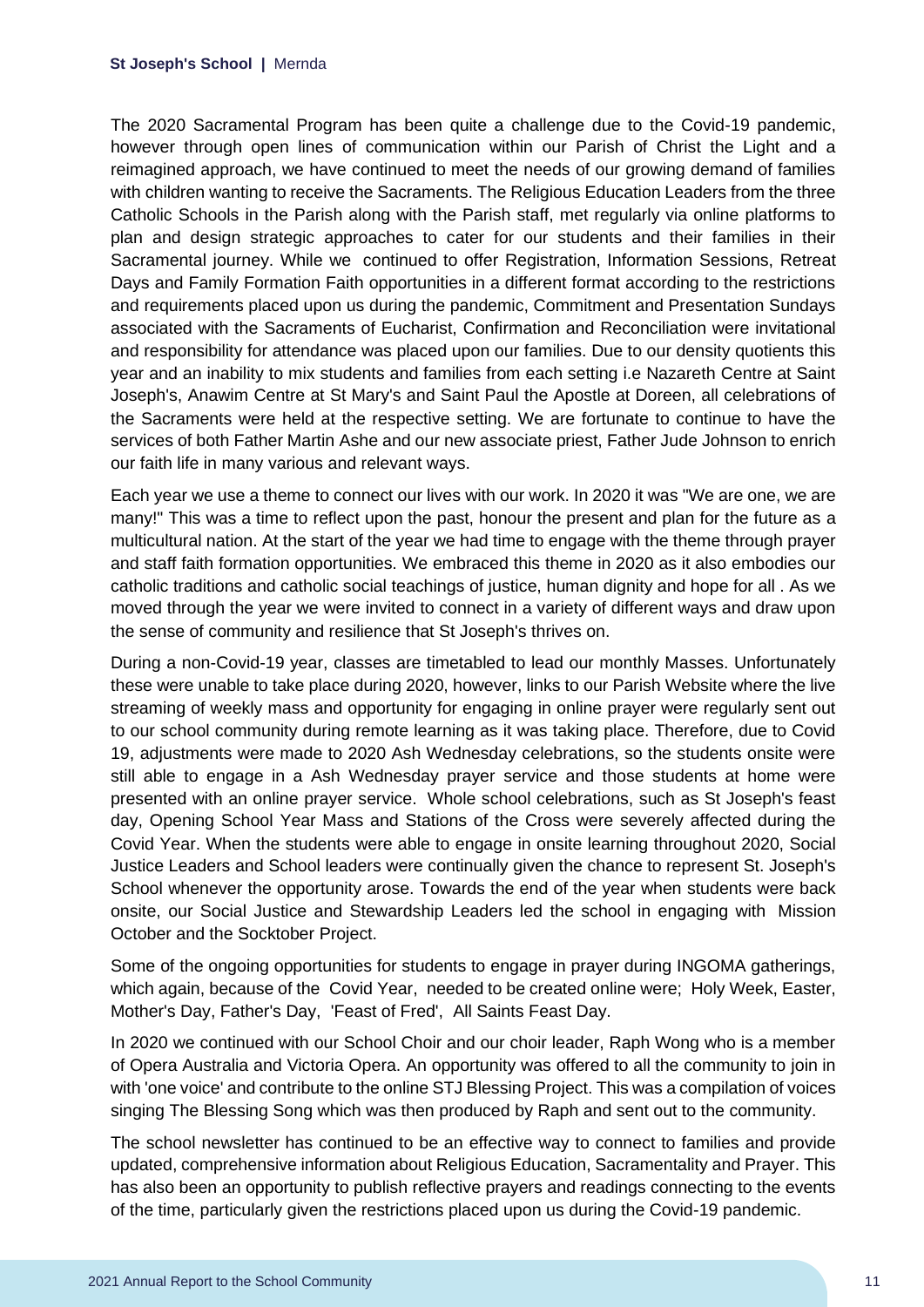St Joseph's is a school that enables all students, Catholics as well as other believers in our multifaith community, to discover meaning in their lives and to deepen their humanity in dialogue with the Christian story.

## **VALUE ADDED**

- Education in Faith leaders attend Network meetings and Parish meetings
- Parish sacramental sessions in joint celebrations, including Faith nights and student reflection days
- Whole school community liturgical celebrations
- Days of action, awareness and fundraising
- Regular meetings with parish, parish schools, Education in Faith leaders and principals.

CEMSIS (2019) and MACSIS (2021) indicate that there has been a decline in with all stakeholders in their perception of Catholic identity. COVID has had an impact overall in the participation of attending and also sacramental attendances.

| <b>Domain</b>                                                                                                                        | <b>MACS</b> Average | 2019 | 2021 |
|--------------------------------------------------------------------------------------------------------------------------------------|---------------------|------|------|
| Student perceptions about the<br>Catholic identity of the school.                                                                    | 64%                 | 53%. | 56%  |
| Teachers' perceptions of the<br>principal's faith leadership and of<br>particular dimensions of Catholic<br>identity in school life. | 75%                 | 87%  | 81%  |
| Families' perceptions of and<br>engagement with the overall<br>Catholic identity of the school.                                      | 65%                 | 100% | 53%  |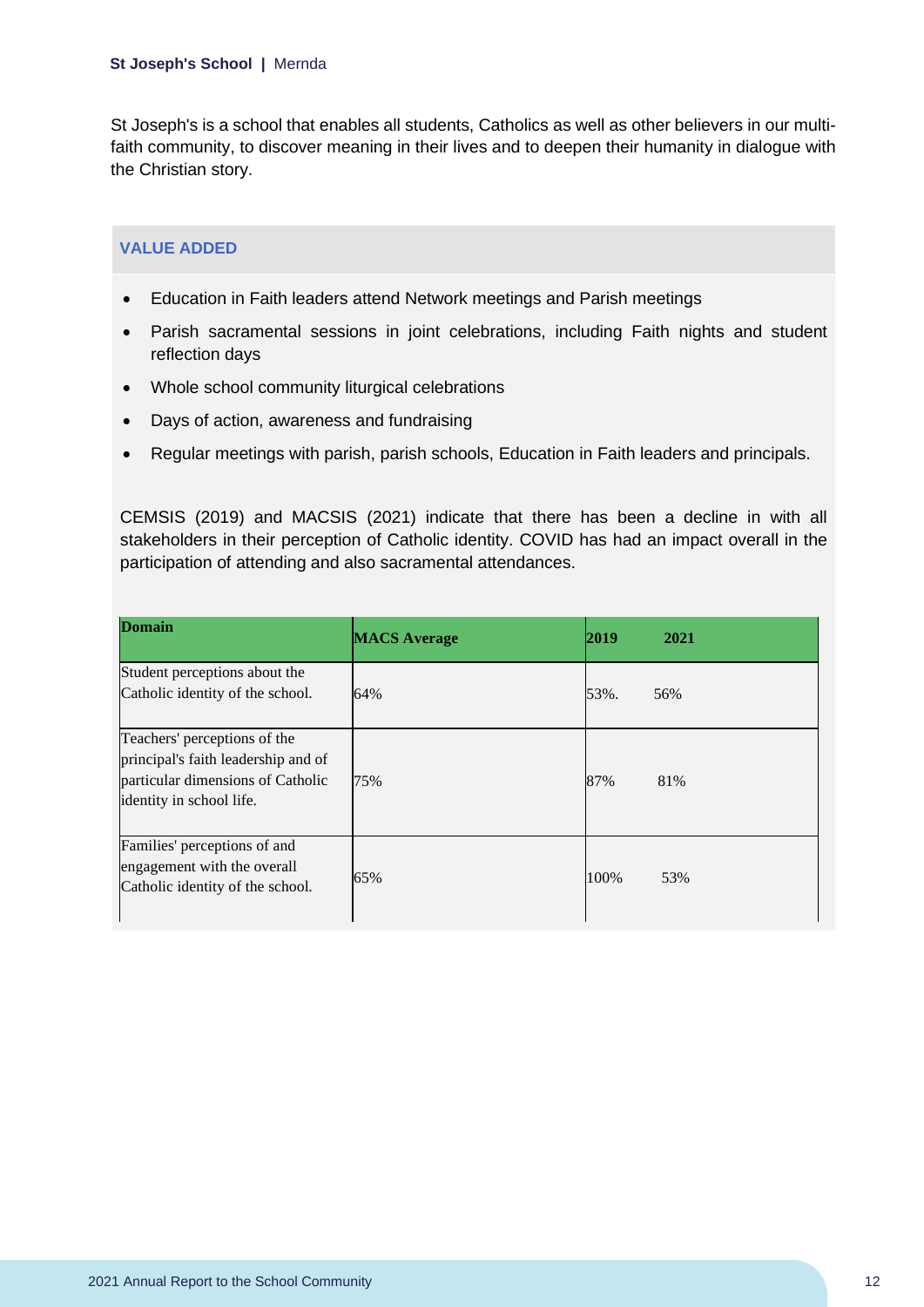## <span id="page-13-0"></span>**Learning & Teaching**

## **Goals & Intended Outcomes**

#### **Goal: To build the capacity of staff to lead**

#### **Intended Outcomes:**

- The the organisational climate of St Joseph's will be further improved
- That a consistent approach to evidence based learning be visible
- That evidence based learning is supported by robust data and levels of evidence, nonnegotiables, strategic intervention and consistent monitoring and assessment to improve outcomes for students, wellbeing and safety
- That staff, student and parent empowerment and participation is strengthened
- That the learning spaces are utilised more effectively and embed the philosophy and purpose

### **Achievements**

Learning and Teaching at St. Joseph's has become a significant focus and area in which a continued pursuit of excellence is valued. Our teaching and support staff have navigated the challenges and complexities of two Covid-19 impacted years, and have embraced the 2021 motto of "We all stand on Sacred Ground". In the context of Learning and Teaching, this has revolved around reconnecting students with aspects of school life and procedures that ensure they are ready to learn and receptive to quality teaching. Continuing on from identified wellbeing needs throughout 2021, a value has been placed on wellbeing and a Positive Behaviour for Learning approach has been adopted in readiness for the 2022 school year. Wellbeing remains a priority for Teaching and Learning, and staff will have the opportunity to engage in professional development around PBL, as well as adopting BSEM "Ready to Learn" strategies to support engagement and learning within the classroom.

St. Joseph's staff continued to embed an Evidence Based Learning Structure and Framework, with an emphasis on Literacy and Mathematics. This has continued to engage our students' with their learning. Staff have, and will continue to have opportunities to engage in professional development around high-impact teaching strategies and the implementation of these in their practice. Maintaining engagement and a positive approach to learning will be continually embedded through promotion and implementation of the school dispositional curriculum and framework.

The continued use of dispositional characters has supported our students in an understanding of what learning means to them as individuals. With the transition back to a more traditional school year, this has been valued highly. The uncertainty of students and families needing to isolate for periods of time, has come with challenges to the Learning and Teaching sphere. The dispositions remain a vital framework that we embed to assist in managing the challenges that come along with this aspect of school life. Staff and students have developed a consistent language when discussing dispositions and growth mindset, with concepts such as the Learning Pit underpinning our approach to setting high expectations for our students.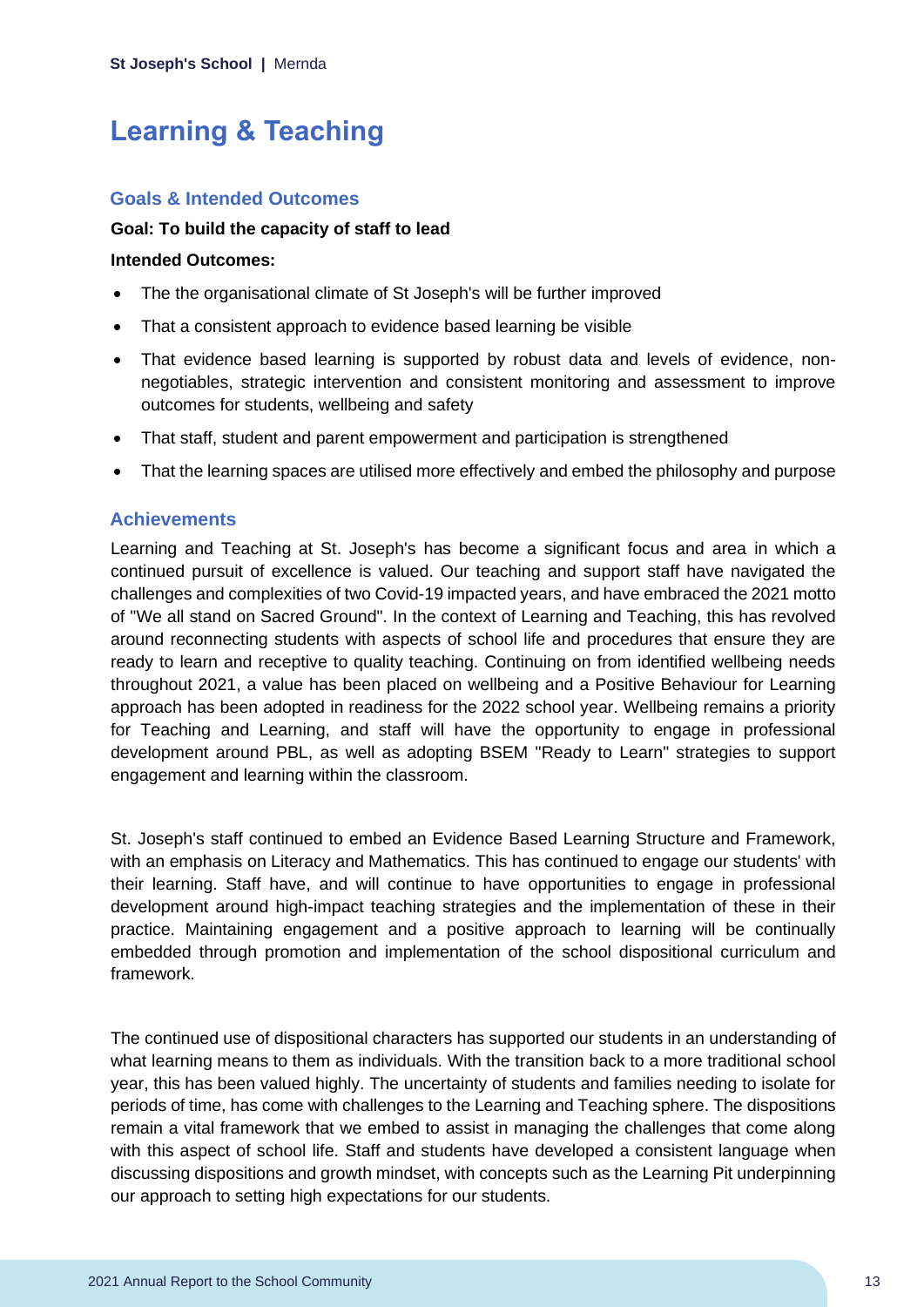As an Evidence Based Learning school, our continued focus has been on impact by design, and utilising data and evidence of student achievement to drive our learning and teaching. We have explored concepts such as Surface to Deep to Transfer learning, and are implementing highimpact strategies at each phase of student learning to ensure that no learner is left behind, and all learners progress through a well-designed learning sequence. Planning documents have been reviewed to ensure teacher and student clarity within lessons. Learning Intentions and Success Criteria have become embedded practice over a number of years at St. Joseph's and we continue to build on how to effectively use these to set up clarity and promote assessment-capable learners. The 2021 Assessment Schedule was reviewed for 2022, with a particular focus on gathering quality data that drives teaching and learning. Continued Professional Development has been undertaken by teachers at St. Joseph's, in the form of Agile Leadership with Dr. Simon Breakspear, which is impacting our staff capacity to lead. Through our identified area of focus in Mathematics, we have been part of the Maths Intensive Partnerships, through MACS. This has assisted us in developing cohesion in our Mathematics focus as a school, and to lead teacher capacity through engagement and delivery of the Mathematics curriculum.

Facilitated Planning has been implemented on a weekly basis and remains to be a priority. This approach will promote a shared understanding of the planning process, and aim to improve collaboration and a data-driven approach to planning for quality teaching and learning.

The role of the Literacy Leader has continued with a focus on Foundation - Year Six. She has continued to attend online professional learning around classroom practice and disseminate this information to all staff members via Google Meets. The Literacy Leader has also provided online professional learning and assistance with planning and documentation for teaching teams and individual teachers. At the start of 2021, St Joseph's further broadened its use of online platforms by extending the Wushka subscription to include access to decodable reading material which complemented the existing balanced approach to literacy learning. Additionally, the subscription to Essential Assessment had been extended to include My Literacy. The new programs, together with existing online programs (Get Epic, Study Ladder, Kids News, ABC Education, Word Art, Flip Grid, and Inquisitive) provided support for students, teachers and families during remote learning. Literacy Intervention continued during remote learning for students who had been identified as needing additional support with their literacy learning. Staff used Levelled Literacy Intervention (LLI) to support the delivery of a personalised and differentiated curriculum. The Literacy Leader worked in collaboration with the Leadership Team to provide at-school support for students who attended school during lockdown.

The role of the Numeracy Leader has been to work alongside teaching staff in a collaborative, professional role. Their aim was to develop teacher capacity to both enable and extend students through targeted teaching at the Zone of Proximal Development to increase their capabilities as a learner and to improve learning outcomes. The Numeracy Leader analysed teacher data to provide professional learning in Professional Learning Teams and a Whole-School Closure Day that related to identified staff needs such as student engagement, differentiation and open-ended learning opportunities. This learning has been implemented into teacher planning documentation and practice. Outsourced professional development has also been a priority, the Numeracy Leader has transferred professional learning from the Monash - Masters of Mathematics Leadership to support development in mathematics teaching and learning in our school context. There are further professional learning opportunities for the Mathematics Team which has a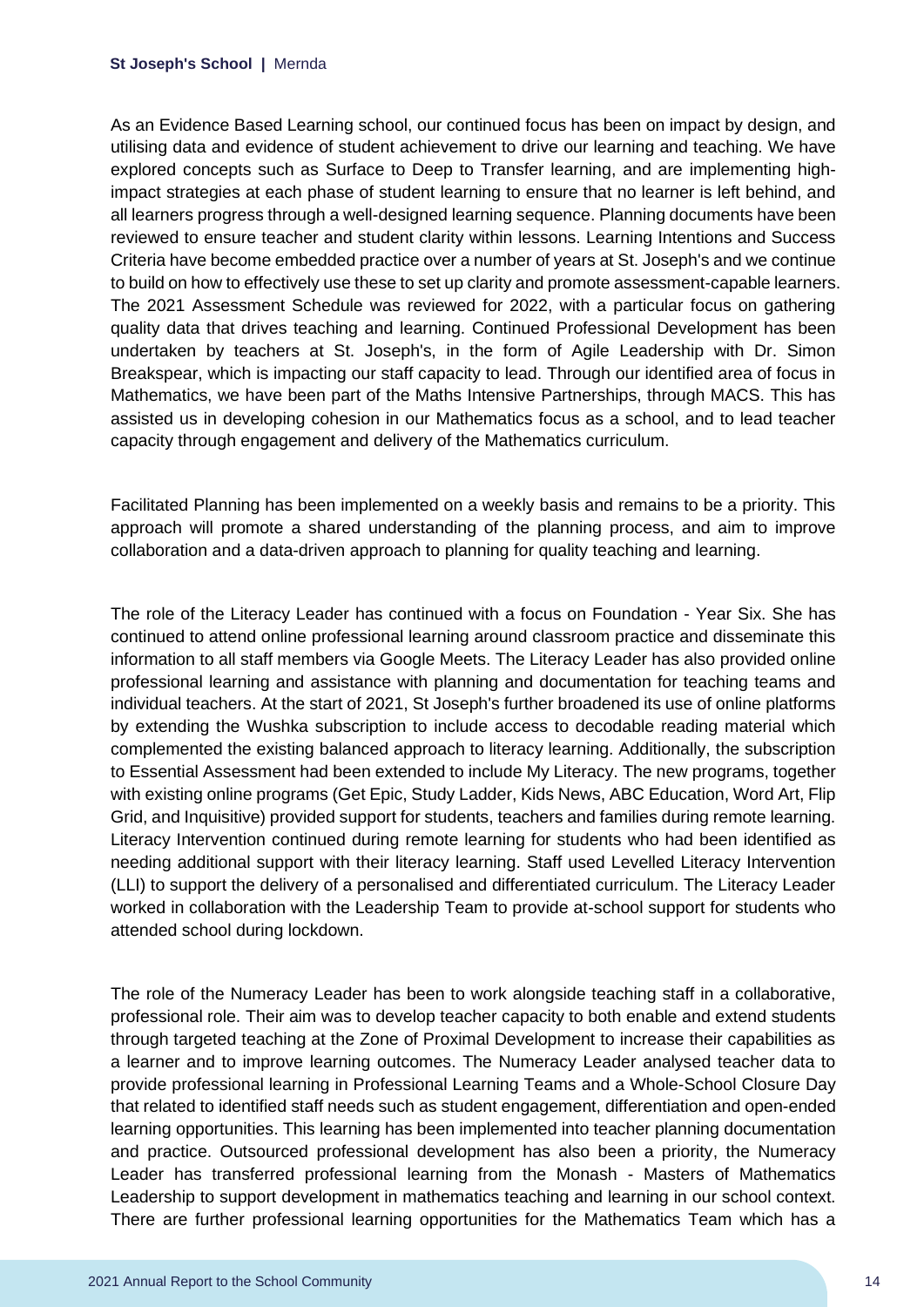representative from each year level through MACS to increase pedagogical and specialised content knowledge. Whole school and team planning sessions focussed on analysing and using data obtained from sources such as PAT Mathematics, pre and post assessments and Early Years Numeracy Interview data to inform teaching and identify student understanding, learning goals and growth. Teachers have also been supported in their professional learning through Professional Learning Teams (PLTs), facilitated by the Learning and Teaching team, focussing on curriculum development, assessment and reporting and using digital technology to enhance student learning. These have provided an opportunity for capacity building and teacher efficacy in the learning and teaching of Mathematics.

The ongoing challenges of living with Covid-19 has presented the staff, students and families with a need to work together and reconnect in a mutually supportive way. These challenges have been met with resilience, understanding, courage and creativity. Staff continue to look for opportunities to support, engage and challenge students in their delivery of a curriculum that is designed with student learning and growth at the forefront. Through continuing to explore ways in which we can grow in our understanding of Evidence Based Learning approaches, we feel that we are setting our students up for success in not only becoming assessment-capable learners, but also lifelong learners who value challenge and growth within themselves.

### **STUDENT LEARNING OUTCOMES**

Throughout 2021, staff engaged in summative and formative assessment to track student progress. Assessment schedules were reviewed to ensure whole-school consistency in gathering student data that assists teachers to make ongoing judgements for learning and growth.

The Naplan School Summary Report 2021 for Year 3 indicates that our school is well within the range of State and National in all learning areas. Numeracy and Writing, however, although within the range, the children at the top of the Box and Whisker graph need to be extended compared to the State.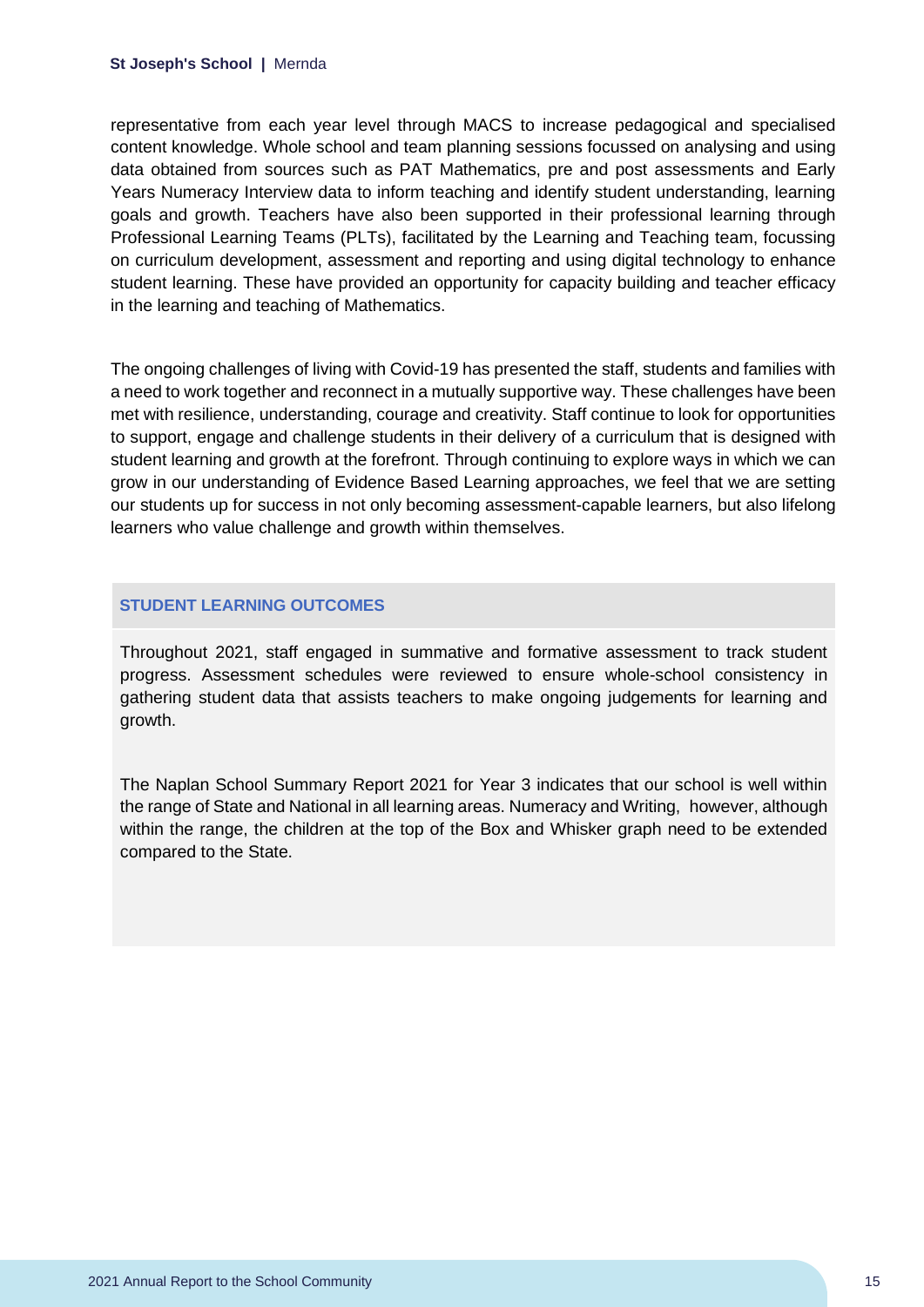

The Naplan School Summary Report 2021 for Year 5 indicates that our school is within range of State and National in all learning areas. Writing is well above both State and National.



The Naplan School Comparison Report 2021 describes the growth of students in Year 3 in 2019 and the same cohort in Year 5 in 2021 represented by the yellow box and whisker graph. Overall, the students have made gains over the two-year period. On average, we are above the State and National in the learning areas of Writing, Spelling and Numeracy.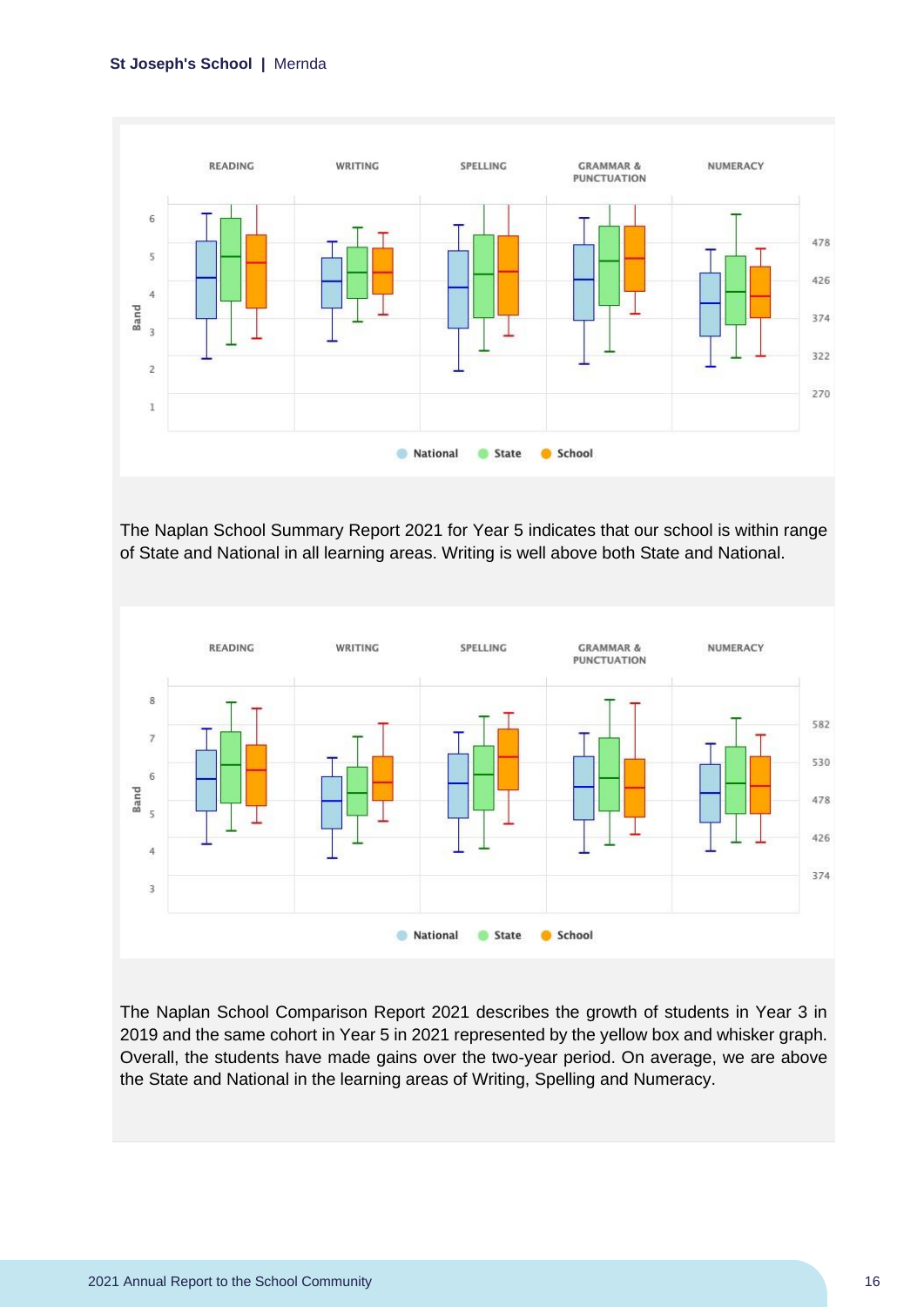

MACSIS student survey data indicates that even though we are below MACS average we have had a decline from 2019 to 2021 and we can make a valued and informed decision from other sources that COVID has had an impact on the learning of students.

| Domain                                                                                                                                                                           | <b>MACS</b> Average | School 2019<br>2021 | School |
|----------------------------------------------------------------------------------------------------------------------------------------------------------------------------------|---------------------|---------------------|--------|
| <b>Rigorous expectations:</b> How much<br>students feel that their teachers hold<br>them to high expectations of their<br>effort, understanding, persistence<br>and performance. | 80%                 | 73%                 | 70%    |
| <b>School climate:</b> Perceptions of the<br>social and learning climate of the<br>school.                                                                                       | 67%                 | 63%                 | 54%    |
| Learning disposition: Students'<br>mindset about themselves as<br>learners.                                                                                                      | 74%                 | 70%                 | 60%    |
| <b>Student voice:</b> The extent to which<br>students feel they have opportunities<br>to have an impact on their school.                                                         | 58%                 | 54%                 | 54%    |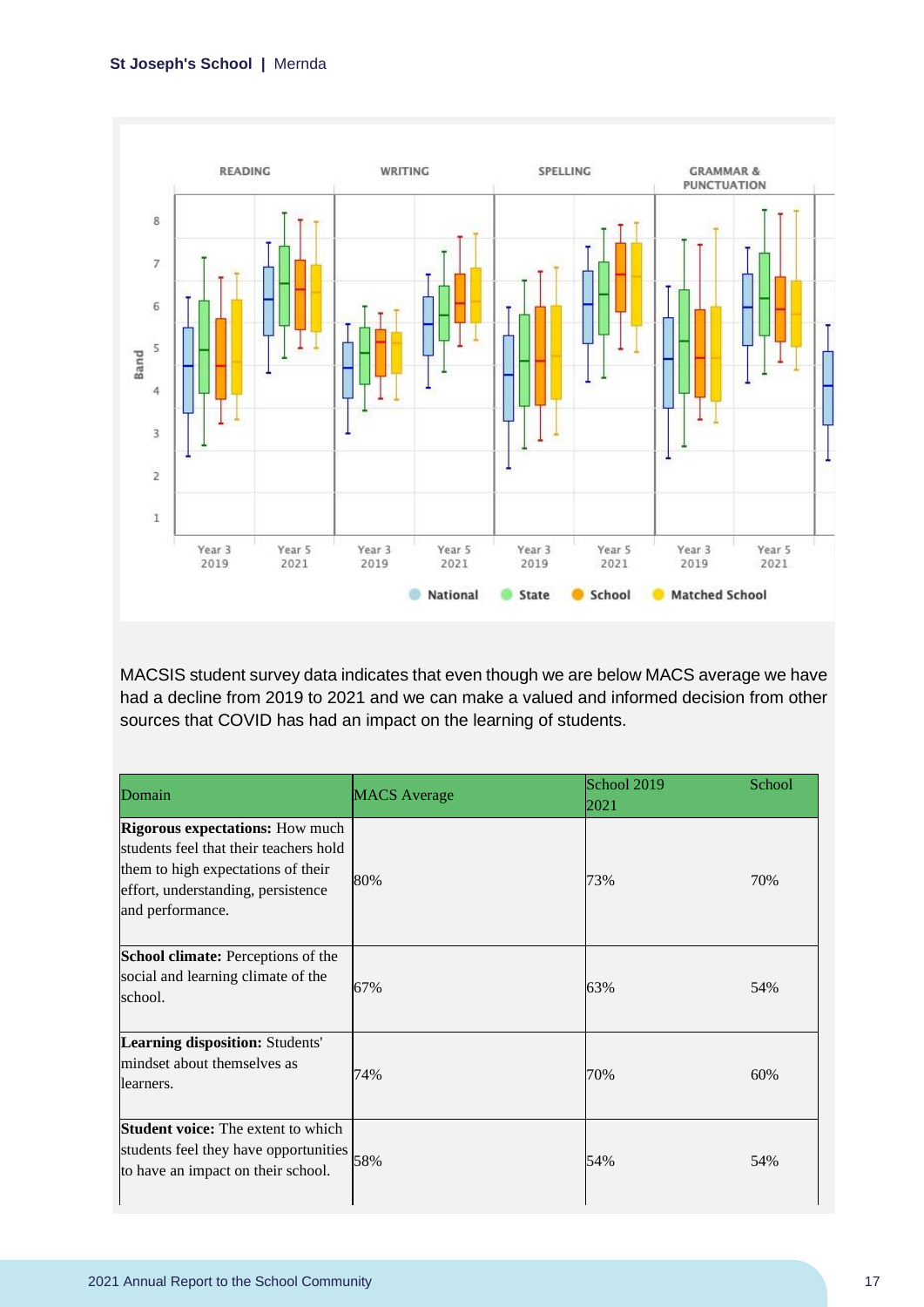| <b>NAPLAN TESTS</b>            | 2019<br>$\frac{0}{0}$ | 2020                         | $2019 - 2020$<br><b>Changes</b> | 2021<br>$\frac{0}{0}$ | $2020 - 2021$<br><b>Changes</b> |
|--------------------------------|-----------------------|------------------------------|---------------------------------|-----------------------|---------------------------------|
|                                |                       | $\star$                      | $\star$                         |                       | $\star$                         |
| YR 03 Grammar &<br>Punctuation | 100.0                 | -                            |                                 | 98.2                  |                                 |
| <b>YR 03 Numeracy</b>          | 100.0                 | $\overline{\phantom{0}}$     |                                 | 98.2                  |                                 |
| <b>YR 03 Reading</b>           | 100.0                 | $\qquad \qquad \blacksquare$ |                                 | 100.0                 |                                 |
| <b>YR 03 Spelling</b>          | 100.0                 | $\qquad \qquad \blacksquare$ | $\overline{\phantom{a}}$        | 100.0                 |                                 |
| <b>YR 03 Writing</b>           | 100.0                 | -                            |                                 | 100.0                 |                                 |
| YR 05 Grammar &<br>Punctuation | 100.0                 | -                            |                                 | 100.0                 |                                 |
| <b>YR 05 Numeracy</b>          | 100.0                 | -                            |                                 | 97.1                  |                                 |
| <b>YR 05 Reading</b>           | 100.0                 | -                            |                                 | 100.0                 |                                 |
| <b>YR 05 Spelling</b>          | 100.0                 | -                            |                                 | 100.0                 |                                 |
| <b>YR 05 Writing</b>           | 95.7                  | -                            |                                 | 97.1                  |                                 |

### **PROPORTION OF STUDENTS MEETING THE MINIMUM STANDARDS**

\* There are no NAPLAN results to report in 2020 as the Australian Government decided that due to the COVID-19 pandemic NAPLAN Assessments would not take place.

\*\* Data cannot be reported for this year as the number of students that sat the test was below 5 and the data has been suppressed for privacy reasons in accordance with the ACARA NAPLAN data reporting provisions.

\*\*\* No students sat the NAPLAN tests in this year level and in one or both of the relevant years.



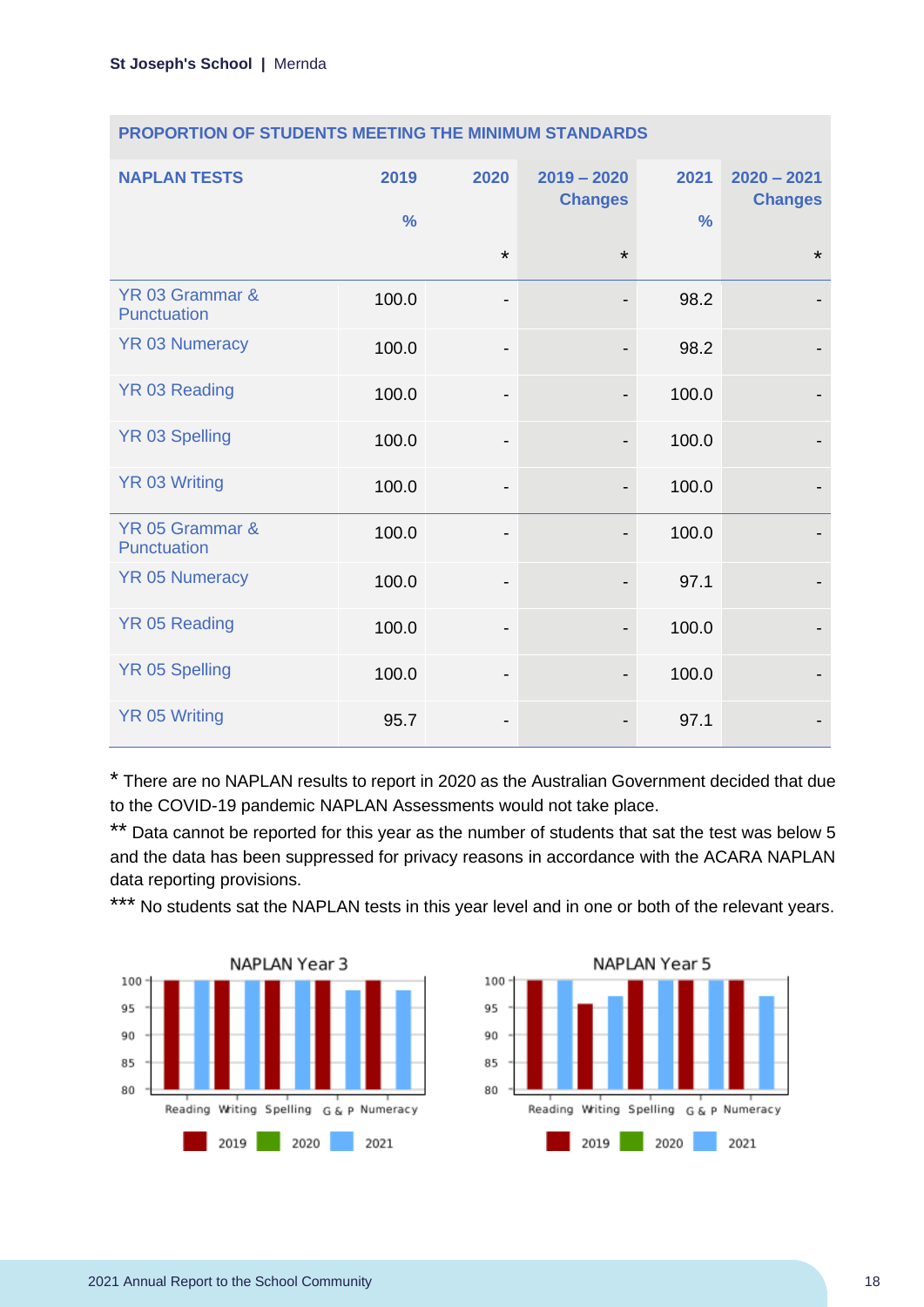## <span id="page-19-0"></span>**Student Wellbeing**

## **Goals & Intended Outcomes**

### **Goal: To strengthen student and parent engagement at St Joseph's**

#### **Intended Outcome:**

- That the social and emotional wellbeing of all students will improve academic resilience in students.
- That family school partnerships will be strengthened.

## **Achievements**

2021 was yet another COVID interrupted year. Lockdowns and numerous disruptions to the year meant the focus for the Wellbeing sphere was to be consolidating and improving on practices from 2020.

The School Wide Positive Behaviour (SWPB) framework at St Joseph's Mernda was further strengthened and embedded as part of the continued efforts to provide structure and predictability to the community. The Matrix of expected behaviour was revisited and reconstructed with the help of members of the community, school staff and student agency leaders. The Matrix was further simplified to reflect the current needs of the community. A greater emphasis was placed on data collection and the analysis of this data to help predict and understand the impact of COVID on our school students.

The Social Emotional Curriculum was also further strengthened with the participation in the Resilience Project. The Resilience Project delivers engaging programs to schools providing practical, evidence-based mental health strategies to build resilience and happiness. The Resilience Project targets students using engaging presentations, activities, and wellbeing journals to help share the benefits of Gratitude, Empathy and Mindfulness. Emotional Literacy is also addressed within the program linking in nicely with Physical Health education and activities as they are foundational contributors to positive mental health.

To support the Resilience Project, we continued to work with and embed the Zones of Regulation Program school wide and the Highway Heroes in the junior year levels. These programs help to create and teach students the importance of self-regulating their emotions, leading to calmer more emotionally adjusted students.

To support our students and the staff at St Joseph's, Julie-Anne Pinney continued her fantastic work as the school counsellor. 2021 we were able to secure Julie-Anne for and additional day each week to help cope with the increase in demand and prevalence of stress and anxiety amongst our entire St Joseph's community. Julie-Anne worked in a variety of ways including one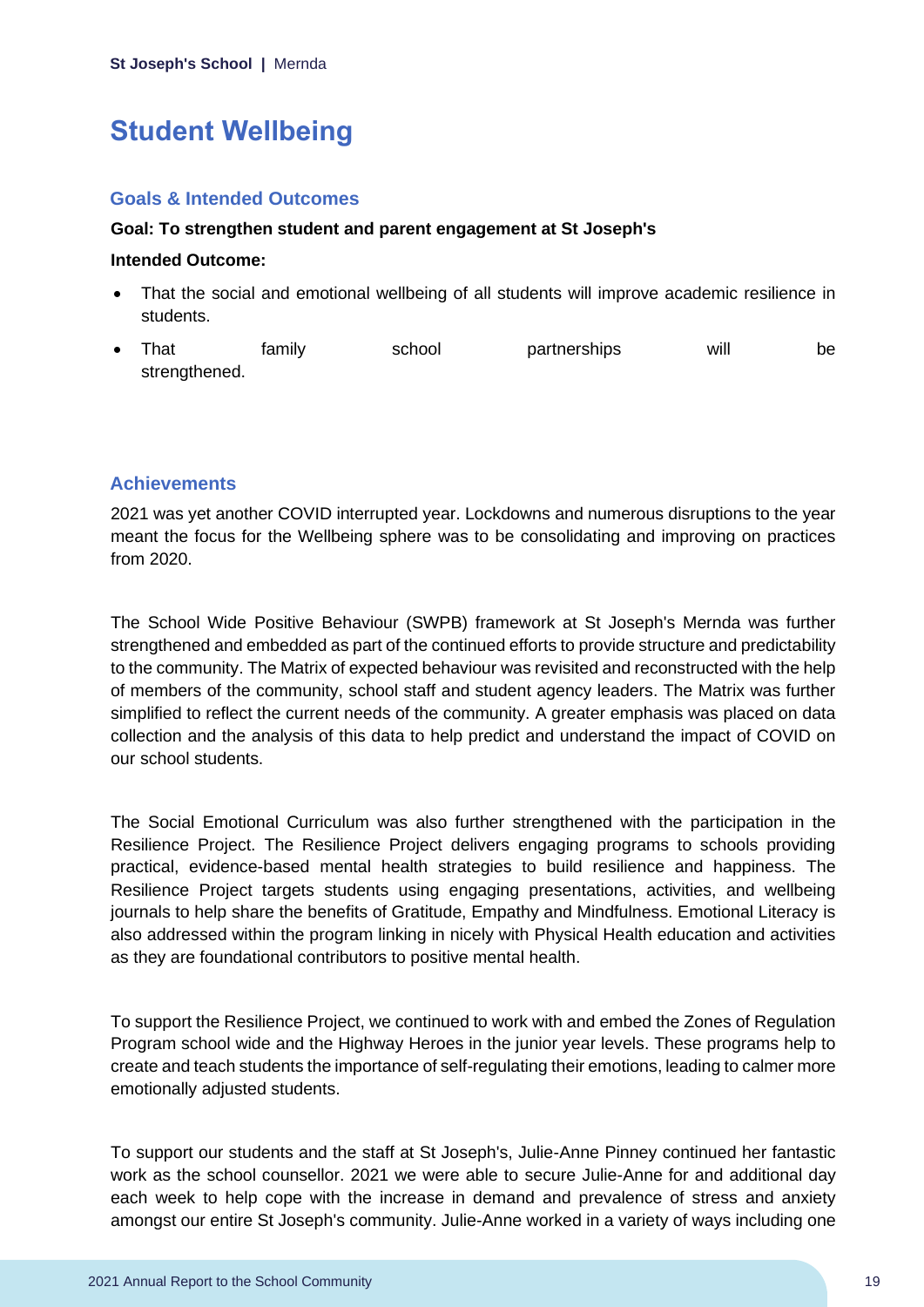to one counselling, small group sessions, classroom breakout sessions and with parents from our community. Julie-Anne had also begun visiting and assisting the preps with the Little Highway Hero's programs and their transition into schooling at St Joseph's.

Following on from the previous years the National Consistent Collection of Data (NCCD) identified adjustments made for those students with disabilities. The NCCD process requires the school to collect data that identifies those students with disabilities, the adjustments the school makes for those students to access the curriculum and the frequency and intensity to which those adjustments occur. Once again, the process was severely impacted by the COVID lockdowns, and the adjustments made became even more heavily reliant on the use of technology and small focus groups.

Our pre-Prep program was unfortunately cancelled due to the lockdowns; however, we were able to complete the Little Joeys program online. This provided a unique opportunity to meet and welcome the 2022 prep students and families. Although this was very difficult in an online space it was important to make the early connections with the families.

Upon returning to face to face teaching the wellbeing and social skills of students were again prioritised to ensure that strategies and consistent approaches to reengaging students were in place. As mentioned above, Programs and strategies such as The Resilience Project, Zones of Regulation, the School Counsellor, and a whole school approach to providing social and wellbeing opportunities to resettle the students was emphasised.

### **VALUE ADDED**

Throughout 2021 our school maintained a Feel Good Friday which focused on students emotional and social wellbeing. This came from feedback throughout the time in relation to surveys conducted.

Our counsellor, Julie- Anne, also supported the students and families throughout the year that were onsite and or in remote learning. .

Our focus strategies of High Way Heroes and Zones of Regulation etc also supported students throughout the year. This year we also engaged students in The Resilience project. Parent education was also a factor to support parents in the continuing impact of COVID through online platforms such as Cyber Safety and The Reilience Project.

Our fortnightly newsletter reflects our focus on the wellbeing of all our students with articles and tips to support parents and children with well-being

#### **STUDENT SATISFACTION**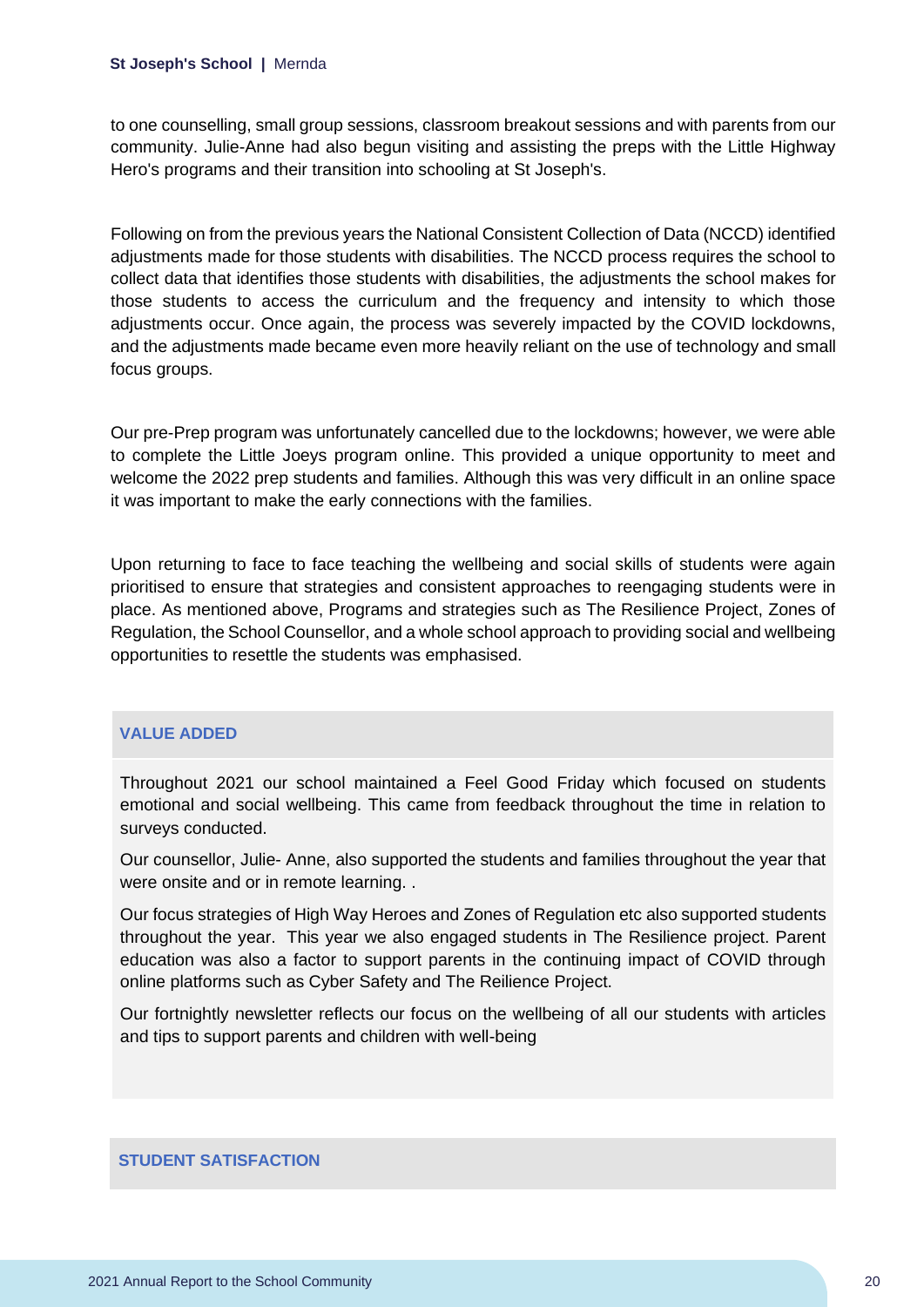During 2021 our school conducted a variety of surveys with students and families in relation to their experiences during remote learning. We modified our delivery of service for both children and families onsite and offsite in relation to the comments and reflections received.

Our school also used a variety of summative and formative assessment including the ACER Progressive Assessment Testing for Social-Emotional Wellbeing Survey to support students.

MACSIS Survey data indicates that we are below the average and overall have declined. When we triangulate the data The impact of COVID on the well-being of students has had a major influence on the satisfaction of students.

| <b>Domain</b>                                                                                                                                                     | <b>MACS Average</b> | <b>School 2019</b><br>2021 | <b>School</b> |
|-------------------------------------------------------------------------------------------------------------------------------------------------------------------|---------------------|----------------------------|---------------|
| <b>Teacher-student relationships:</b><br>The strength of the social connection<br>between teachers and students,<br>within and beyond the school.                 | 76%                 | 72%                        | 63%           |
| School belonging: How much<br>students feel they are valued<br>members of the community.                                                                          | 75%                 | 67%                        | 60%           |
| <b>Student safety: Perceptions of</b><br>student physical and psychological<br>safety while at school.                                                            | 62%                 | 49%                        | 51%           |
| <b>Enabling safety: Student</b><br>perceptions of access to and quality<br>of staff support in order to feel<br>connected, safe and respected while<br>at school. | 56%                 | 45%                        | 48%           |

### **STUDENT ATTENDANCE**

Parents and carers are contacted via phone "sms" and email if a child has not been at school by 10pm and no notification has been sent to the school. The classroom teacher, will follow up procedures if a child has been absent for more than two days. If no contact can be made, the Principal will follow up with phone calls and emails. Interviews may be conducted to discuss absences. The school endeavours to work with parents to minimise student absences.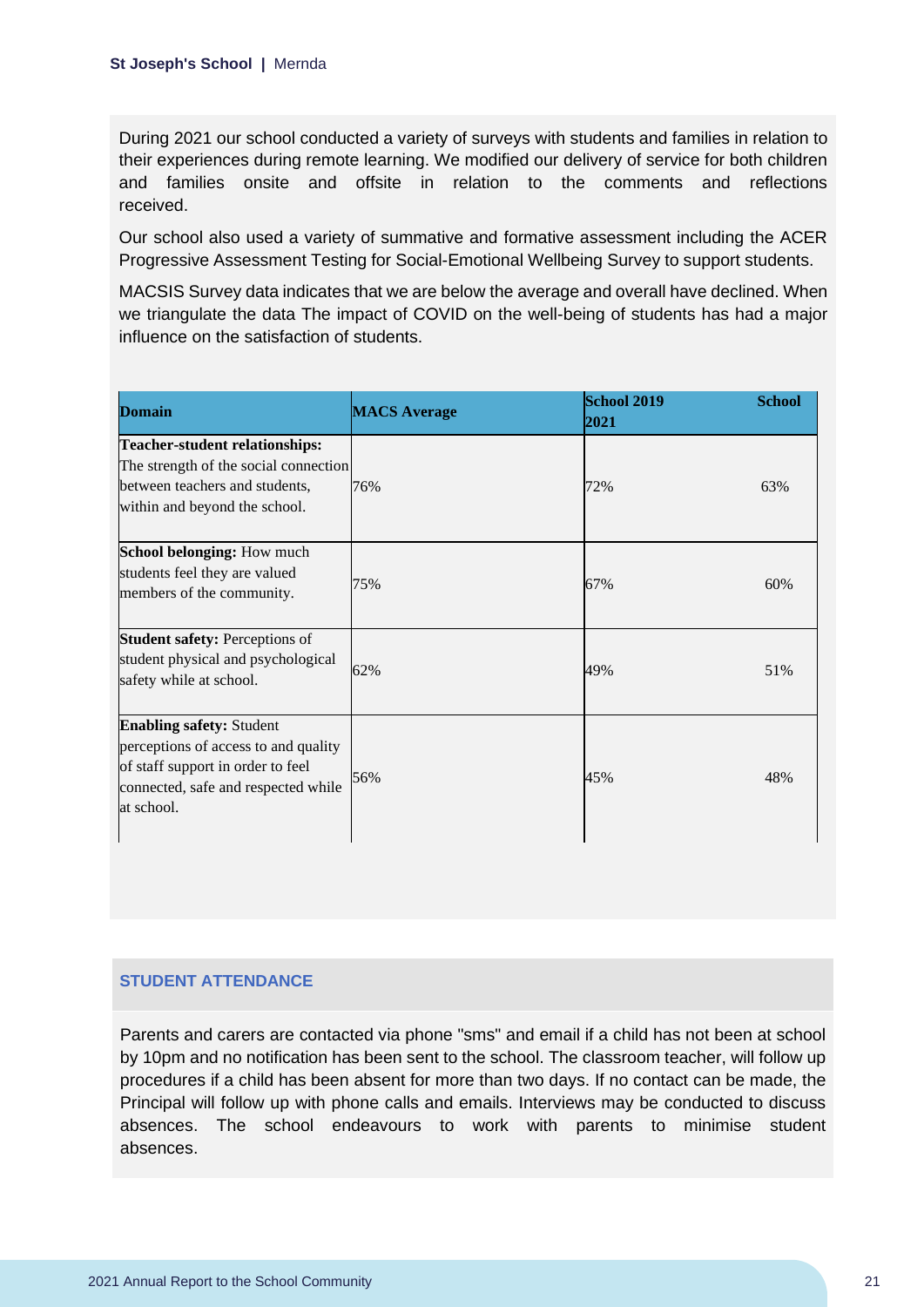Parents are required to provide written notification after an absence and in the case of a holiday during the term, they are required to provide written information detailing date of departure, reason and date of return to school.

A process to monitor and follow up regular non-attendance forms part of the policy and involves varying degrees of intervention and response based on absences. Should attendance still be of concern despite discussions and strategies with families, and an Attendance Improvement Strategy will be implemented by the Principal. All correspondence is as per the policy.

Information through our newsletters and discussions with parents and posters about the importance of regular school attendance, ensure parents are aware of their responsibility and expectations.

All attendances are recorded through ICON

| <b>Y01</b>                 | 97.3% |
|----------------------------|-------|
| <b>Y02</b>                 | 93.9% |
| <b>Y03</b>                 | 95.8% |
| <b>Y04</b>                 | 92.2% |
| <b>Y05</b>                 | 96.1% |
| <b>Y06</b>                 | 95.6% |
| Overall average attendance | 95.1% |

## **AVERAGE STUDENT ATTENDANCE RATE BY YEAR LEVEL**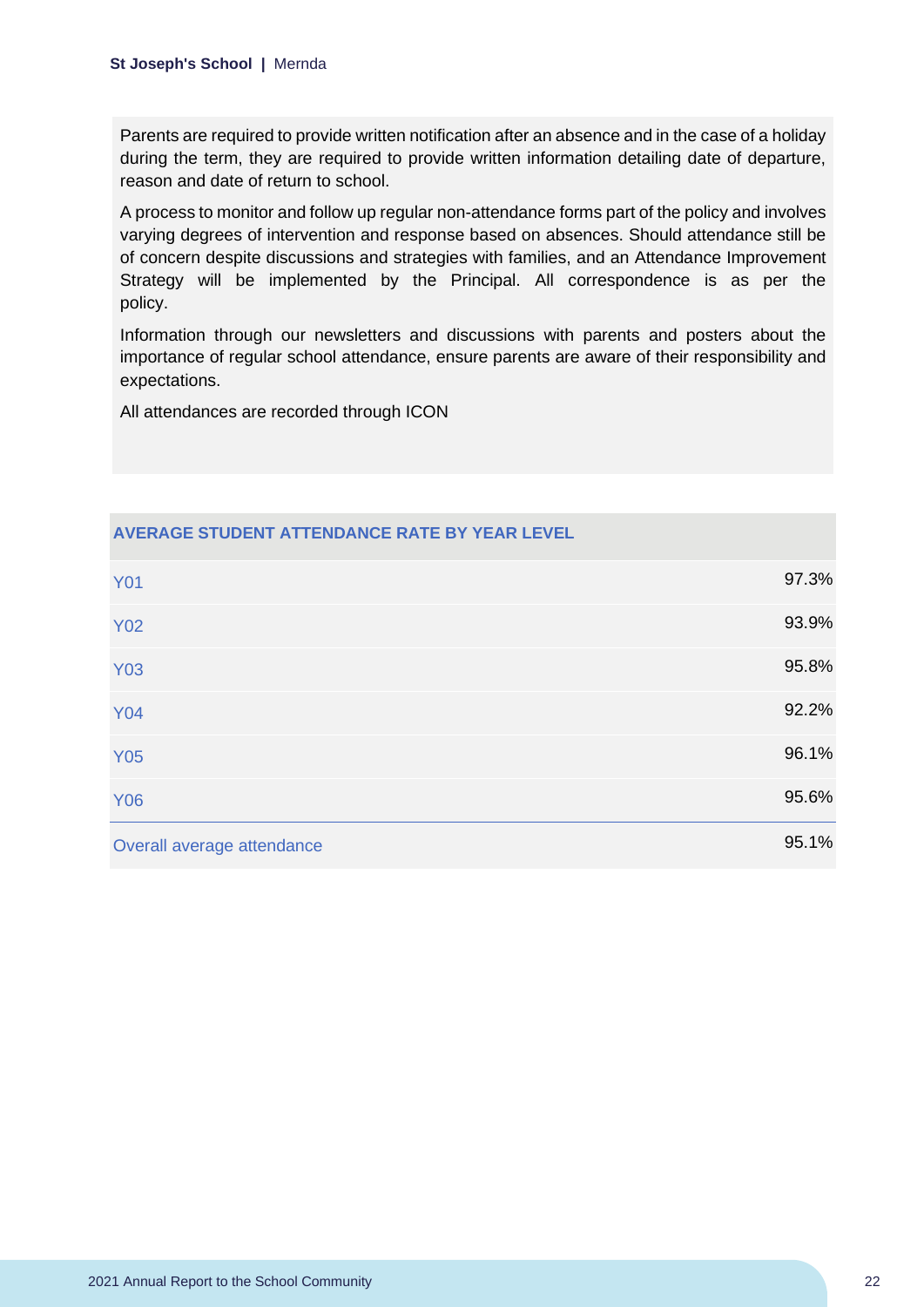## <span id="page-23-0"></span>**Child Safe Standards**

## **Goals & Intended Outcomes**

**Goal: To continue to develop and embed a formal and consistent approach to managing risks associated with child safety.** 

#### **Intended Outcomes:**

- That a clear and consistent process is established if any child is identified as unsafe.
- That the child safety standards have active participation from all stakeholders: staff, students, families, Parish and the wider community.

## **Achievements**

Our policies and procedures take into account relevant legislative requirements within the state of Victoria, including the specific requirements of the Victorian Child Safe Standards as set out in the Ministerial Order No. 870. There are seven minimum Child Safe Standards with an overarching principle of inclusion which applies to each of the standards.

After ongoing consultation with all stakeholders we have completed and implemented:

- Child safety statement
- Code of conduct
- Child safety policy
- Risk management strategy
- Recruitment policy
- Mandatory reporting policy
- Working with children policy
- Professional development for all staff on child safety, mandatory reporting etc **between the contract of the contract of the contract of the contract of the contract of the contract of the contract of the contract of the contract of the contract of the contract of the contract of the contract of t** curriculum
- An up to date record of all parents, volunteers and contractors with a Working with Children Check, where they sign into school using VPass on the Ipad
- All contractors sign commitment statement
- Embedding of policies and protocols in everyday practice
- Human resource practices
- Student participation and empowerment and student agency strategies
- Child safety risk management approaches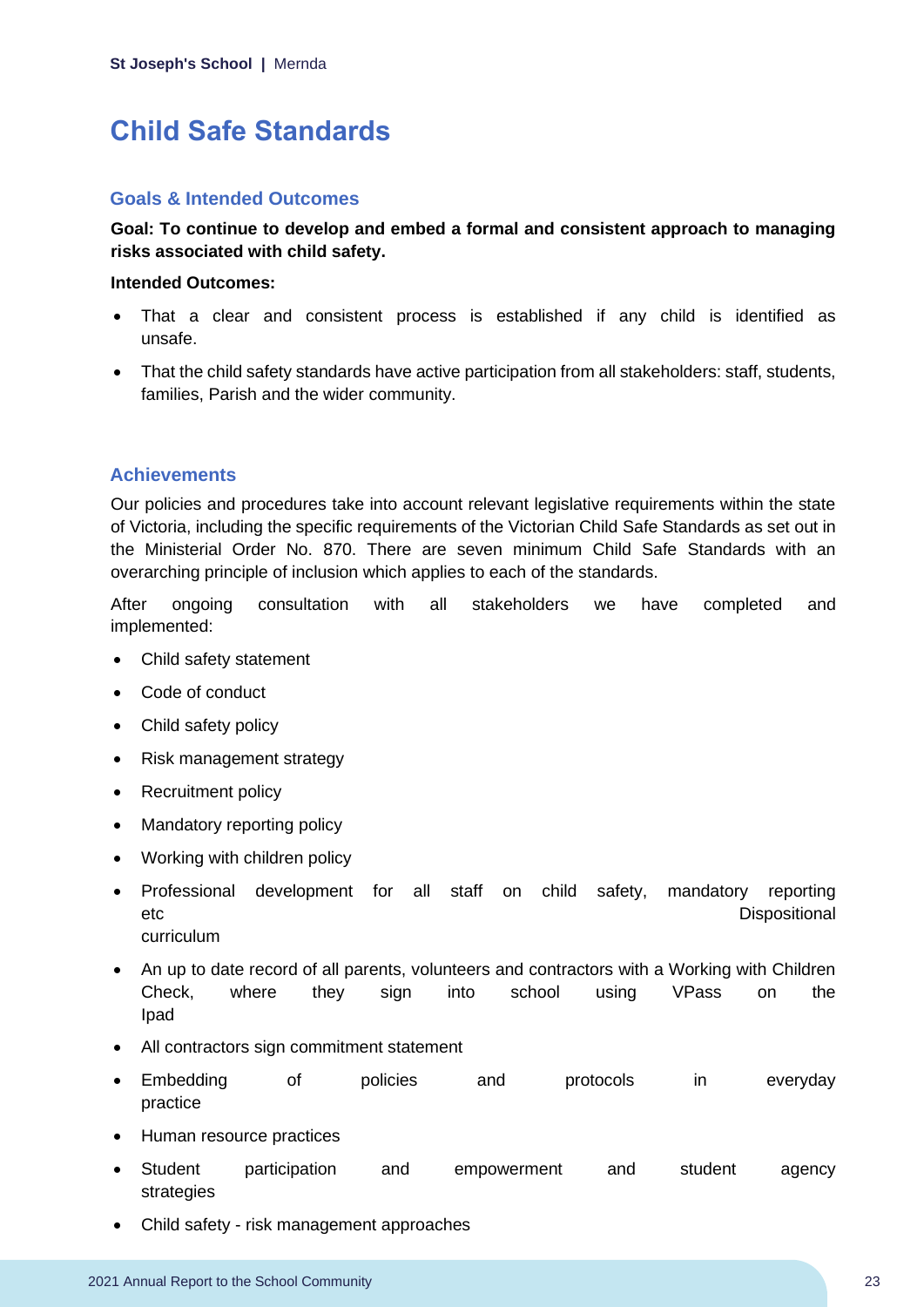- Training of all teachers, non teaching staff, Parish staff and volunteers
- Implementation of "PROJECT Identifying and Responding to all Forms of Abuse in Victorian **Schools**
- Child Safety Team
- Engagement of staff, families, Parish community in promoting child safety
- Child safety procedures is stated at every Parent or Parish session
- Student participation and empowerment strategies
- All staff applying for positions at St. Joseph's must fill in appropriate documentation as part of the application
- Strategies, policy and protocols addressing the principle of inclusion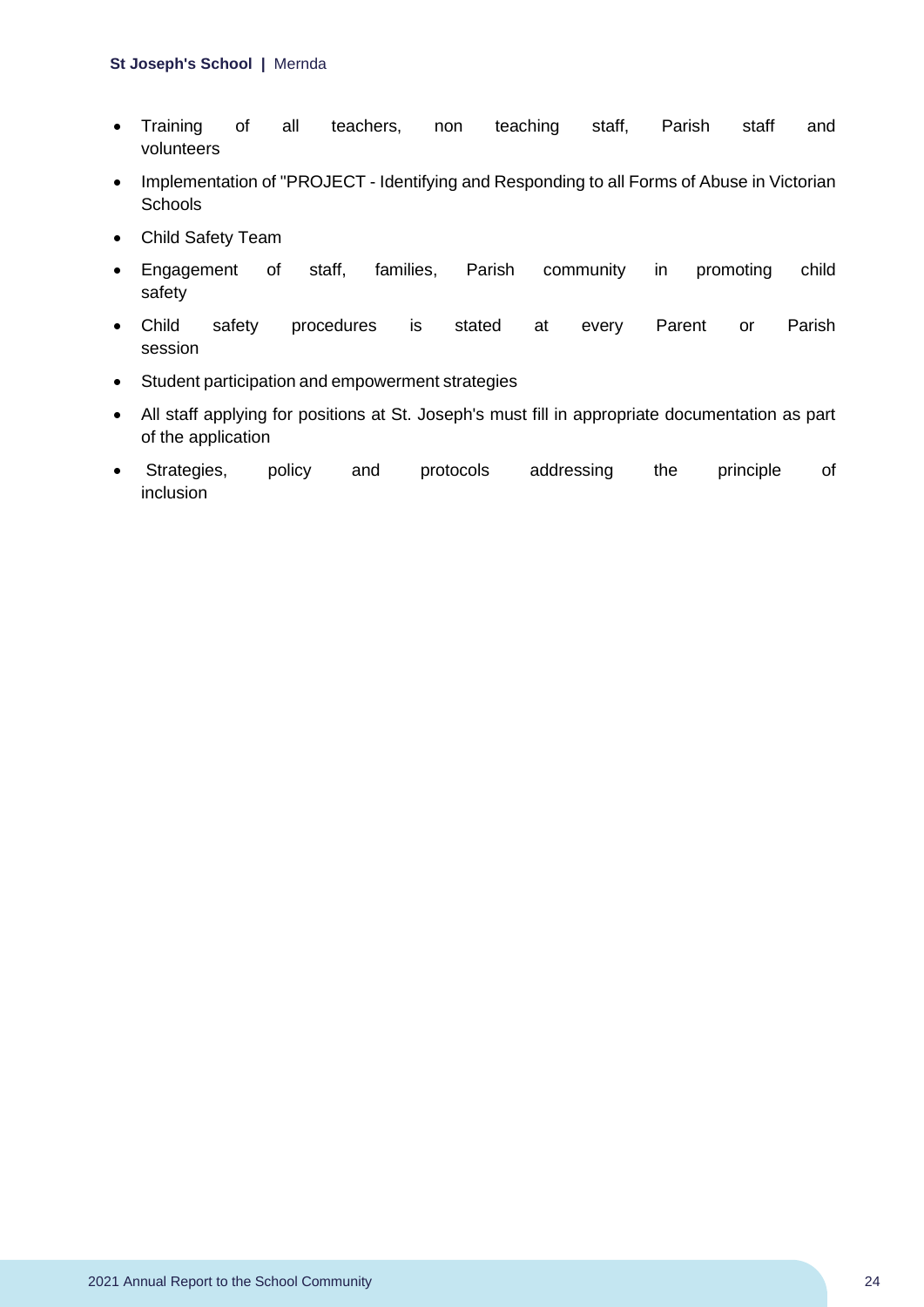## <span id="page-25-0"></span>**Leadership & Management**

## **Goals & Intended Outcomes**

### **Goal: To build the capacity of staff to lead.**

#### **Intended Outcomes:**

- That the organisational climate of St Joseph's will be further improved
- That a consistent approach to evidence based learning to be visible
- That evidence based learning is supported by robust data and levels of evidence, nonnegotiables, strategic intervention and consistent monitoring and assessment to improve outcomes for students, wellbeing and safety
- That the learning spaces are utilised more effectively and embed the philosophy and purpose
- That staff, student and parent empowerment and participation is strengthened.

## **Achievements**

Our whole school approach to the ongoing development and sustaining of a Professional Learning Community has seen a number of areas improve as part of this strategy. Throughout 2021 we continued to focus on and maintain professional learning to enhance and build teacher capacity. This was even more prevalent throughout the continued COVID issues that were raised in 2021.

We maintained the Leading the Learning Collaborative throughout 2021. This project aims to build teacher capacity through collective efficacy using evidence to maximise impact on the learning of all. This project is designed to develop assessment capable students who know the learning, can describe where they are and use that information to select learning strategies to improve their work. When students self assess regularly, track and share their progress, their confidence as learners grow. Their motivation to do well increases as does their achievement. Stiggins and Chappuis, 2010. Students therefore, become engaged in a reflective review of their work, can set questions and create solutions and through peer assessment and self assessment can rework their learning. This Collective - using evidence based learning consists of five schools. We decided as a group to continue to work together to build teacher capacity through various professional learning sessions throughout the year. We provided opportunities for all staff to work alongside each other and other staff form the collective to plan design and network. This had a huge impact on building staff capacity and building staff efficacy. This forum for sharing resources and staff experiencing leadership opportunities through a distributive approach has maintained and supported them, especially through COVID. We believe we maintained the status quo while being creative in the ways and means of delivery and enabling staff to build capacity to lead. We also engaged Helen Butler, to support us as a critical friend and to lead professional learning. Our focus all year was to enrich learning opportunities for all through the learning model through the lens of feedback though a variety of avenues such as facilitated planning and learning walks.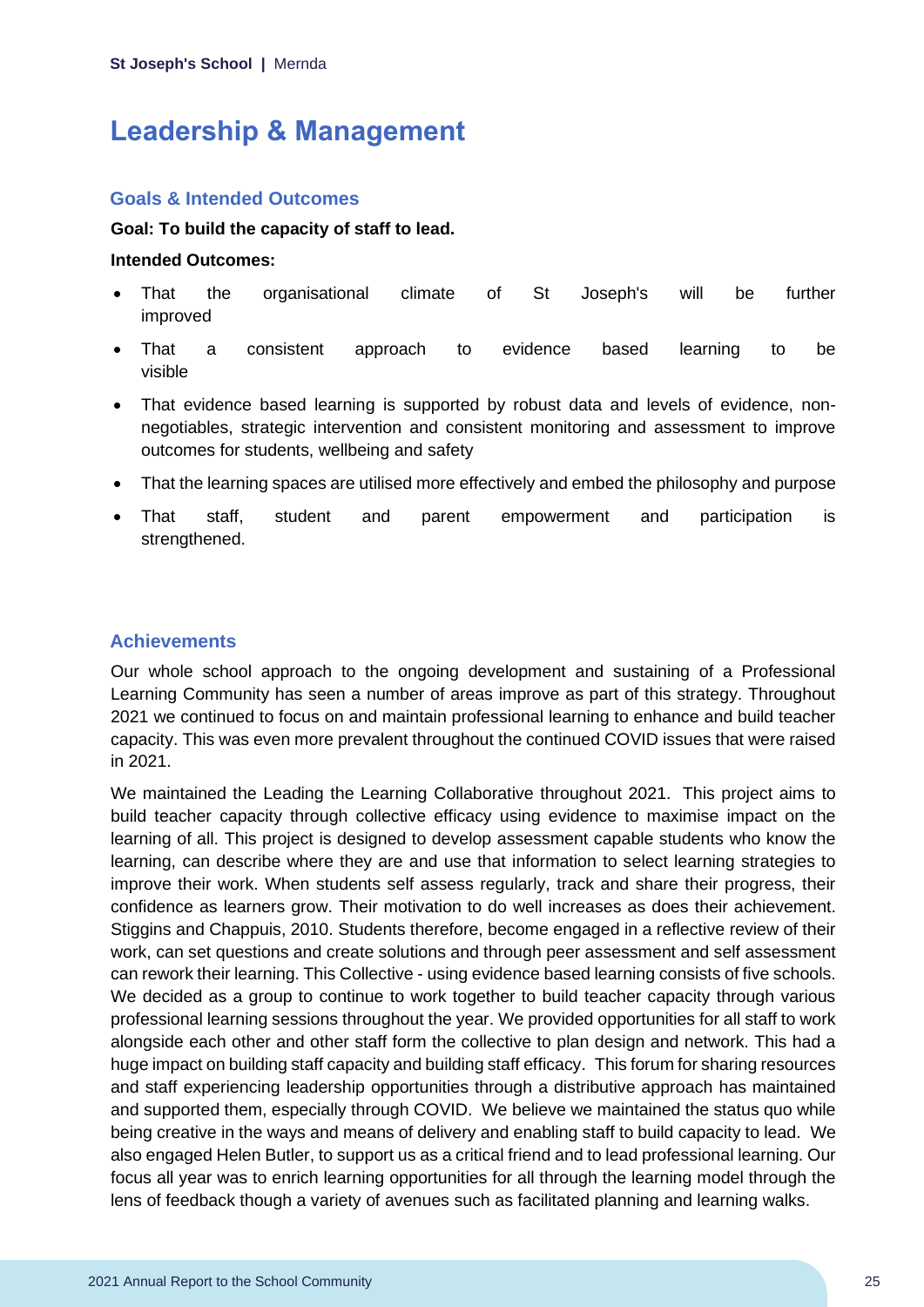Weekly meetings with the Parish Priest, Leadership Team, and Professional Learning Teams promote and maintain a consistent approach that is transparent. These meetings ensure that charters, policies and structures are current and are focussed on collegial discussions and professional developed. Committees and teams were formed and organised to create and promote various activities throughout our school year, especially in maintaining and maximising connections throughout remote learning.

We encourage, support and promote a culture that seeks evidence for action. We support and challenge colleagues to seek and critically evaluate new ideas and practices in teaching, learning and assessment. We have a shared responsibility for monitoring and maintaining a positive school climate. Professional conversations are provided for teachers through a lens of goal setting and action research. Each term staff sit with the Principal and another leadership personnel to discuss and formulate learning goals based on evidence that they bring with them to the conversation. The goal is based on the educational requirements of the children in their care. The staff are also provided with a relational trust mentor that will support them throughout the year and provide feedback based on their goal. Staff recognise that they are supported by school leadership through the implementation of planning days each term, a meeting free week once a term, facilitated planning and learning conversations.

The leadership team aspire to a model of distributive and instructional leadership and there is an evidence of leaders and staff collaborating. St. Joseph's also has a procedure of staff shadowing leaders to gain capacity and in turn a succession model of leadership.

#### **EXPENDITURE AND TEACHER PARTICIPATION IN PROFESSIONAL LEARNING**

#### Description of Professional Learning undertaken in 2021

Professional Learning Activities via various platforms including webinars etc, that staff has undertaken in 2021 are:

- Interactive Catholic Catholic Catholic Catholic Conline Network (ICON)
- Maintaing and developing a School Emergency Management Plan
- Mathematics Expert Teaching
- Evidence Based Learning Collective
- Religious Education Network
- Social Justice and Catholic Identity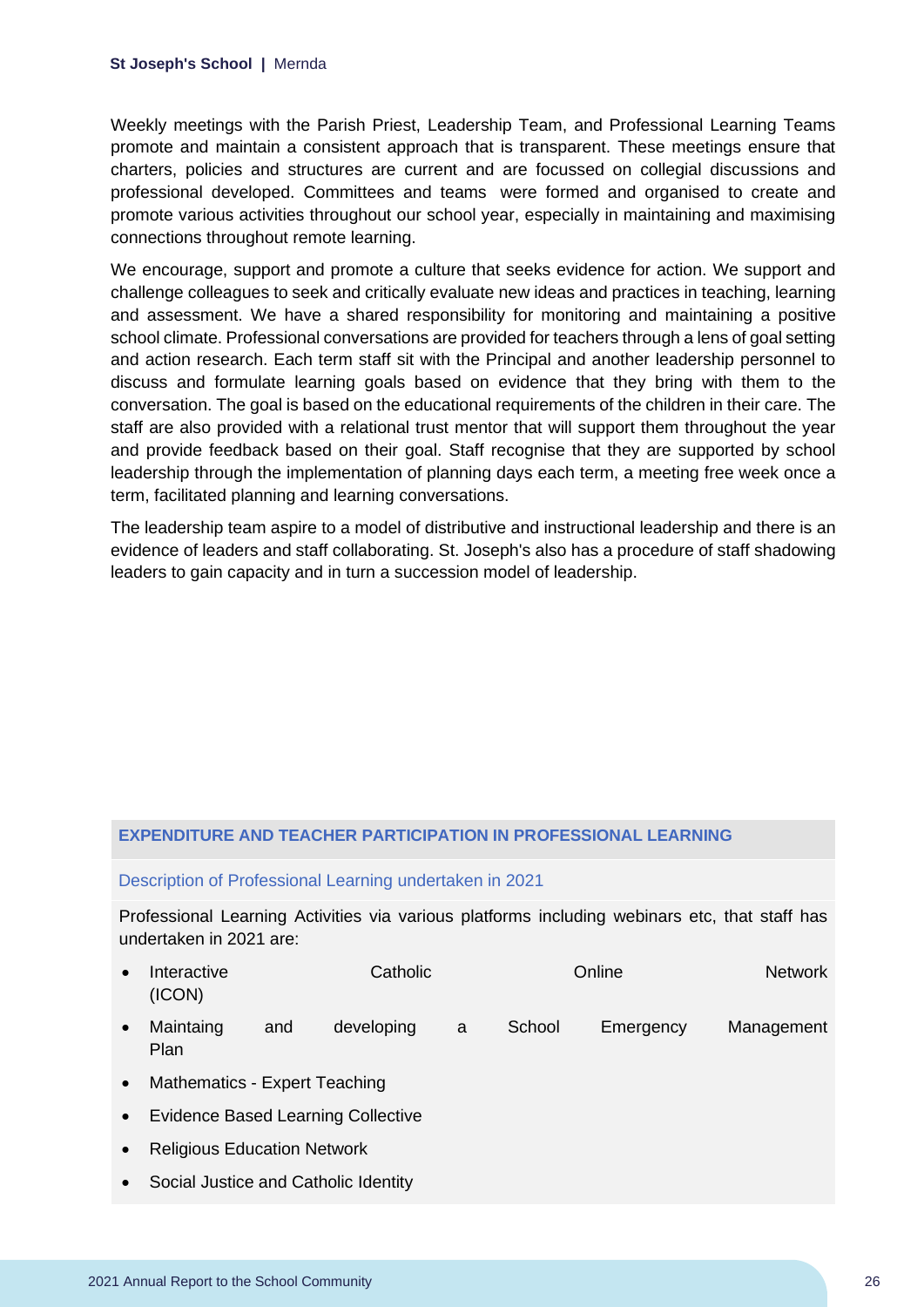|           | <b>Visible</b><br>Feedback                   | Learning |              | Impact           | Coaching, |     | Evidence, |
|-----------|----------------------------------------------|----------|--------------|------------------|-----------|-----|-----------|
|           | <b>Targeted Assessment</b>                   |          |              |                  |           |     |           |
| $\bullet$ | Coaching sessions                            |          |              |                  |           |     |           |
| $\bullet$ | <b>Intervention Framework</b>                |          |              |                  |           |     |           |
| $\bullet$ | <b>Handling Difficult Conversations</b>      |          |              |                  |           |     |           |
| $\bullet$ | Record of Oral Language Analysis             |          |              |                  |           |     |           |
| $\bullet$ | <b>Discovery Based Inquiry</b>               |          |              |                  |           |     |           |
| $\bullet$ | Pat R and Pat M Analysis                     |          |              |                  |           |     |           |
| $\bullet$ | <b>Wellbeing Networks</b>                    |          |              |                  |           |     |           |
|           | <b>Early Childhood Networks</b>              |          |              |                  |           |     |           |
| $\bullet$ | <b>Learning Diversity Networks</b>           |          |              |                  |           |     |           |
| $\bullet$ | <b>Mernda Community Networks</b>             |          |              |                  |           |     |           |
|           | First<br>Training                            |          |              |                  |           |     | Aid       |
|           | <b>Literacy and Numeracy Networks</b>        |          |              |                  |           |     |           |
| $\bullet$ | <b>Deputy Principal Networks</b>             |          |              |                  |           |     |           |
| $\bullet$ | <b>Principal Networks</b>                    |          |              |                  |           |     |           |
| $\bullet$ | <b>Principal and Parish Priest Networks</b>  |          |              |                  |           |     |           |
|           | <b>Family School Partnerships Collective</b> |          |              |                  |           |     |           |
|           | Curriculum planning                          |          |              |                  |           |     |           |
|           | NCCD professional development                |          |              |                  |           |     |           |
|           | Creating a Culture of Thinking - Ron Richart |          |              |                  |           |     |           |
|           | Understanding<br>curriculum                  | the      | Achievement  | <b>Standards</b> | in        | the | <b>RE</b> |
| $\bullet$ | <b>NAPLAN</b><br>workshop                    | online   | professional | learning         | and       |     | analysis  |
|           | Cert3-LSO                                    |          |              |                  |           |     |           |
|           | Dan Pietro for behavioural management        |          |              |                  |           |     |           |
|           | HALT assessor training                       |          |              |                  |           |     |           |
|           | <b>Cyber Safety</b>                          |          |              |                  |           |     |           |
| $\bullet$ | Duty of Care                                 |          |              |                  |           |     |           |
| $\bullet$ | <b>Mandatory Reporting</b>                   |          |              |                  |           |     |           |
|           | Reportable<br>Conduct                        |          |              |                  |           |     |           |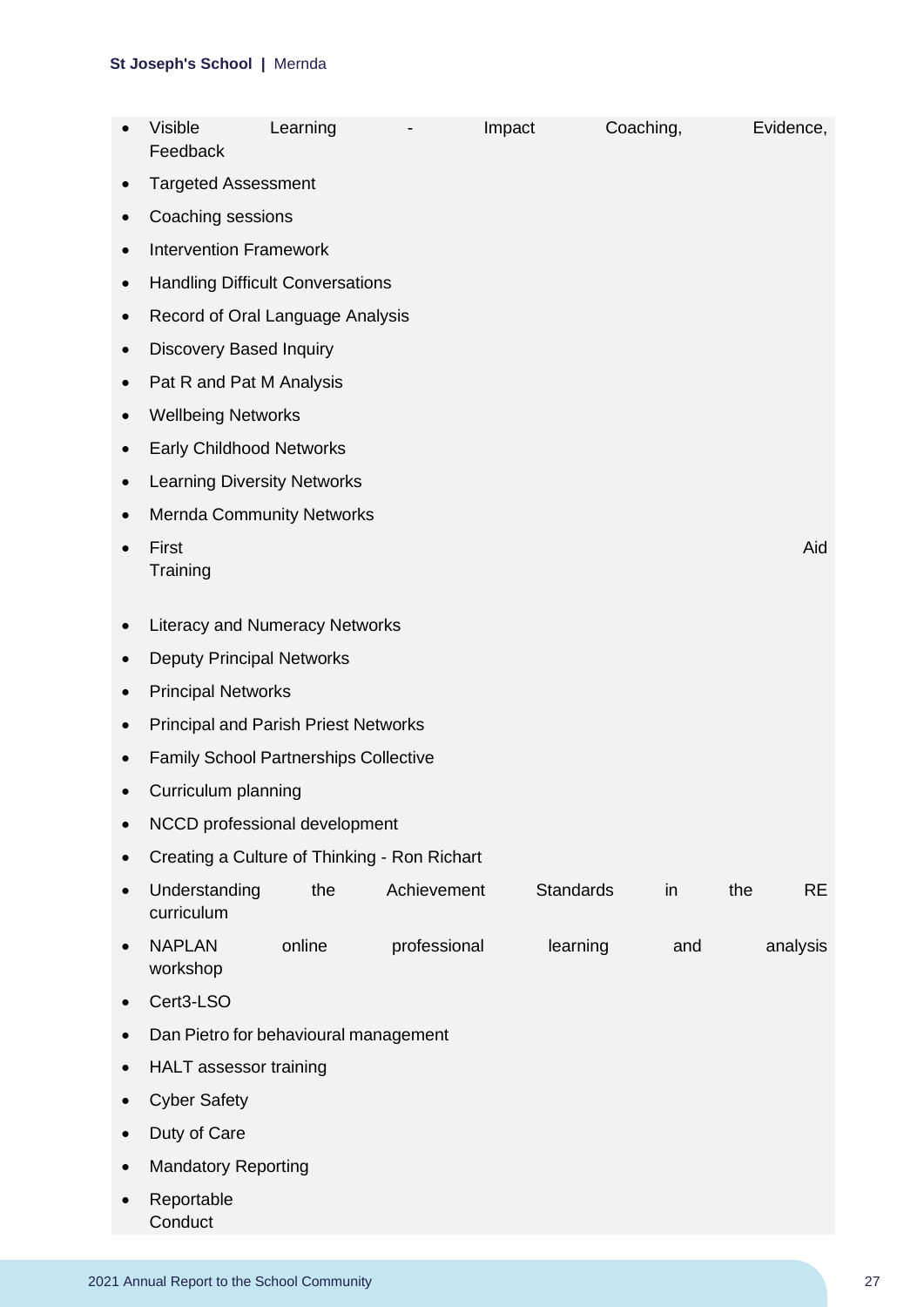| Number of teachers who participated in PL in 2021 | 48    |
|---------------------------------------------------|-------|
| Average expenditure per teacher for PL            | \$114 |

## **TEACHER SATISFACTION**

MACSIS data indicates that overall teachers are satisfied as we are well above MACS average.

| <b>Domain</b>                                                                                                                                    | <b>MACS Average</b> | <b>School 2019</b><br><b>School</b><br>2021 |  |
|--------------------------------------------------------------------------------------------------------------------------------------------------|---------------------|---------------------------------------------|--|
| School climate: Perceptions of the<br>overall social and learning climate<br>of the school.                                                      | 80%                 | 84%<br>86%                                  |  |
| <b>Staff-leadership relationships:</b><br>Perceptions of the quality of<br>relationships between staff and<br>members of the leadership team.    | 81%                 | 85%<br>89%                                  |  |
| <b>Psychological safety:</b> How safe it<br>feels to take risks and make mistakes $65\%$<br>in this school.                                      |                     | 75%<br>77%                                  |  |
| <b>Professional learning: Perceptions</b><br>of the quality and coherence of<br>professional learning opportunities.                             | 55%                 | 57%<br>63%                                  |  |
| <b>Collaboration around an</b><br>improvement strategy: Perceptions<br>of the coherence of the school's<br>improvement strategy.                 | 65%                 | 53%<br>75%                                  |  |
| <b>Collaboration in teams: How well</b><br>teachers work together in teams to<br>improve teaching and learning.                                  | 70%                 | 63%<br>82%                                  |  |
| <b>Support for teams: Teachers'</b><br>perceptions of how well school<br>leadership sets the conditions for<br>teams to collaborate effectively. | 68%                 | 70%<br>78%                                  |  |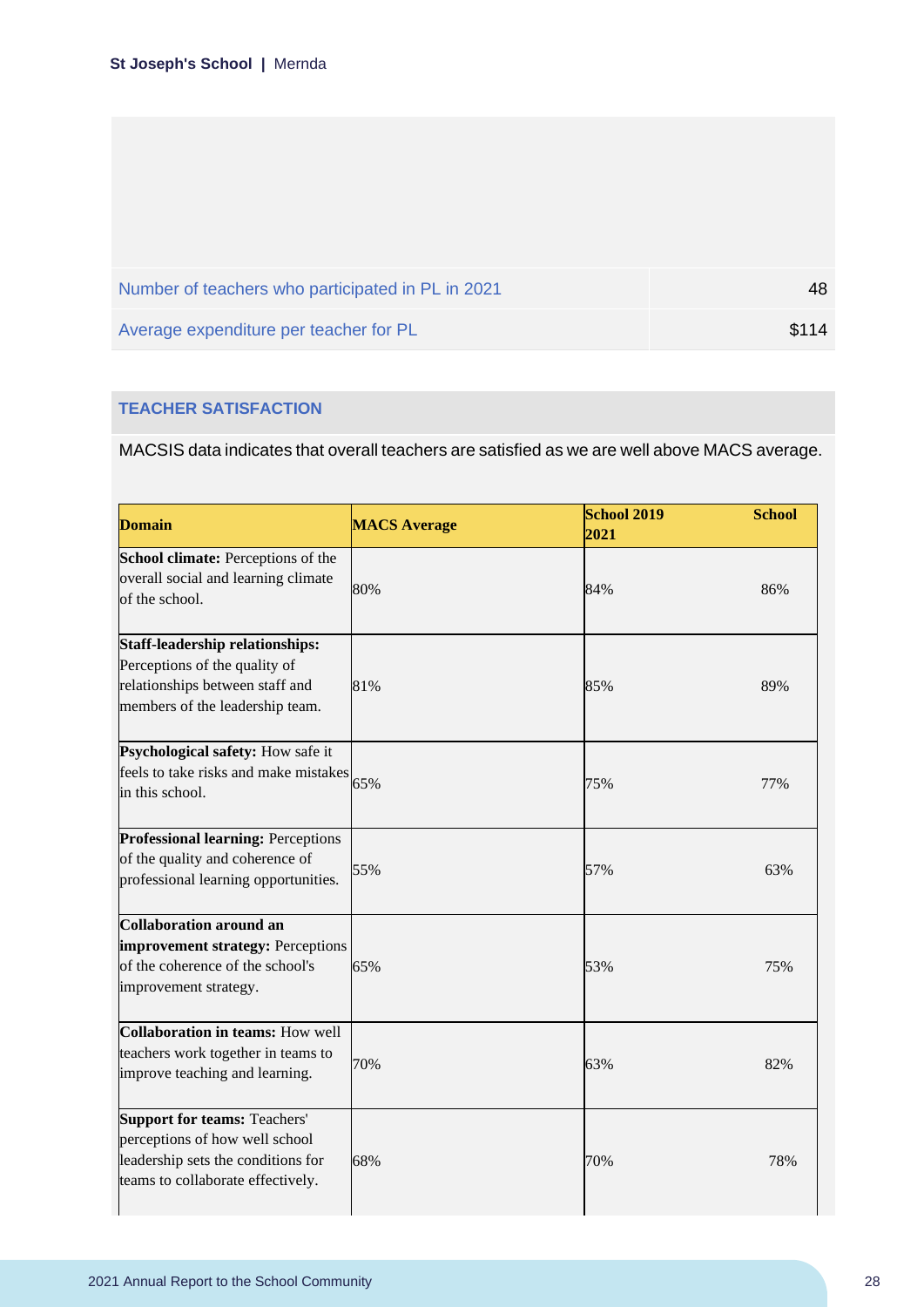| Collective efficacy: Teachers'       |     |     |     |
|--------------------------------------|-----|-----|-----|
| perceptions that staff at the school |     |     |     |
| have what it takes to improve        | 80% | 88% | 85% |
| instruction                          |     |     |     |
|                                      |     |     |     |

### **TEACHING STAFF ATTENDANCE RATE**

| <b>Teaching Staff Attendance Rate</b> | 92.1% |
|---------------------------------------|-------|
|---------------------------------------|-------|

## **ALL STAFF RETENTION RATE**

| <b>Staff Retention Rate</b> | 92.7% |
|-----------------------------|-------|
|                             |       |

| <b>TEACHER QUALIFICATIONS</b>   |       |
|---------------------------------|-------|
| <b>Doctorate</b>                | 0.0%  |
| <b>Masters</b>                  | 10.5% |
| Graduate                        | 15.8% |
| <b>Graduate Certificate</b>     | 10.5% |
| <b>Bachelor Degree</b>          | 73.7% |
| <b>Advanced Diploma</b>         | 31.6% |
| <b>No Qualifications Listed</b> | 5.3%  |

| <b>STAFF COMPOSITION</b>              |      |
|---------------------------------------|------|
| <b>Principal Class (Headcount)</b>    | 2.0  |
| <b>Teaching Staff (Headcount)</b>     | 32.0 |
| <b>Teaching Staff (FTE)</b>           | 27.6 |
| Non-Teaching Staff (Headcount)        | 18.0 |
| Non-Teaching Staff (FTE)              | 19.1 |
| Indigenous Teaching Staff (Headcount) | 0.0  |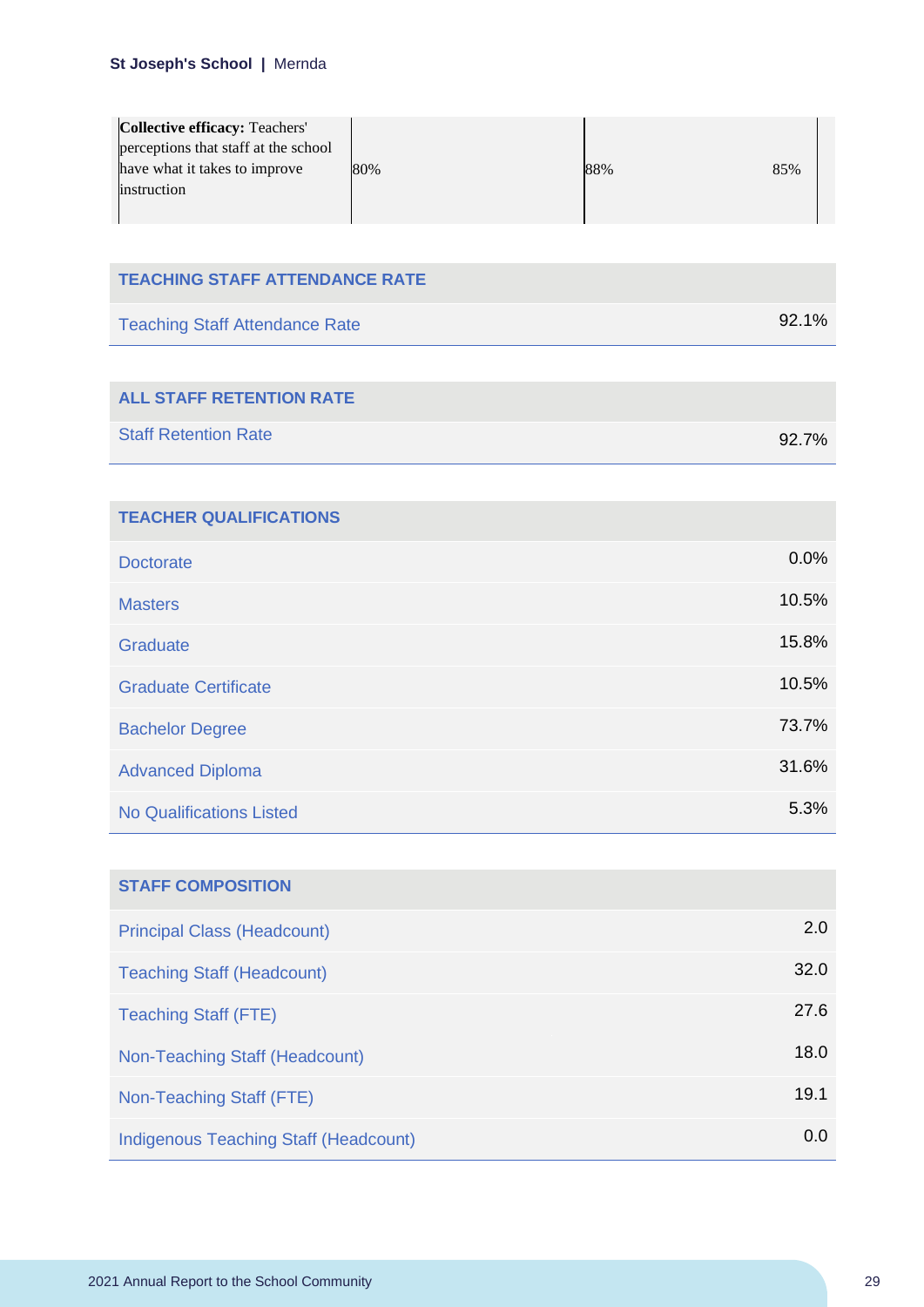## <span id="page-30-0"></span>**School Community**

## **Goals & Intended Outcomes**

## **Goal: To build sustainable relationships within the parent community, local community and beyond in order to enhance student learning**

#### **Intended Outcomes**

- That we build and strengthen partnerships for learning with our school community and parish
- That we improve our connectedness to the wider community as an outward facing school to promote the St. Joseph's ethos.
- That communication with the school community is fostered and promoted to strengthen engagement.

## **Achievements**

During 2021 St Joseph's Catholic Primary School has continued to strive for connectedness to the wider community, increasing the inclusivity with students, parents, grandparents and the Parish and community. The school continues its dedication to the community with the ongoing position of a Community Leader. The Parent and Friends Association (PFA) is once again under the guidance and direction of the school leadership to ensure the PFA maintains its connectedness to the school and the School Vision.

In 2021, instead of a whole school Welcome Barbecue, we hosted Year Level Welcome Barbecues, as a way to gather the community in a COVID-19 safe manner. Each year level prepared a performance or activity to share with their families on picnic rugs on the Village Green. These events were a huge success with lots of parent turnout on each day. This was particularly evident in the younger year levels where parents missed out on attending school events in Prep and Year One due to lockdowns and restrictions.

Due to COVID-19 we continued to have restructured communication platforms for our community as we once again entered into the online learning environment. The leadership team reinstated the online platforms for our community, which consisted of Google Classroom, Google Docs and Google meets. These platforms were both available for online learning, parent meetings as well as further community events. There were also a variety of apps made available such as the Skool bag app and Class Dojo Blog that kept our parents well informed throughout the year.

To enhance parent engagement and allow parents to be informed about their child's growth in learning, we implemented our parent conversations via the Google Meet platform, mid-year before reports had been sent home. Parents and teachers came together to celebrate successes and set future goals.

INGOMA continued online every morning during Remote Learning of which further improved student attendance and input while they were learning from home. Towards the second half of the year we organised some social gatherings online such as Footy Day activities per year level and a staff and parent trivia night. The purpose of each was to maintain a sense of community and togetherness during this time spent at home.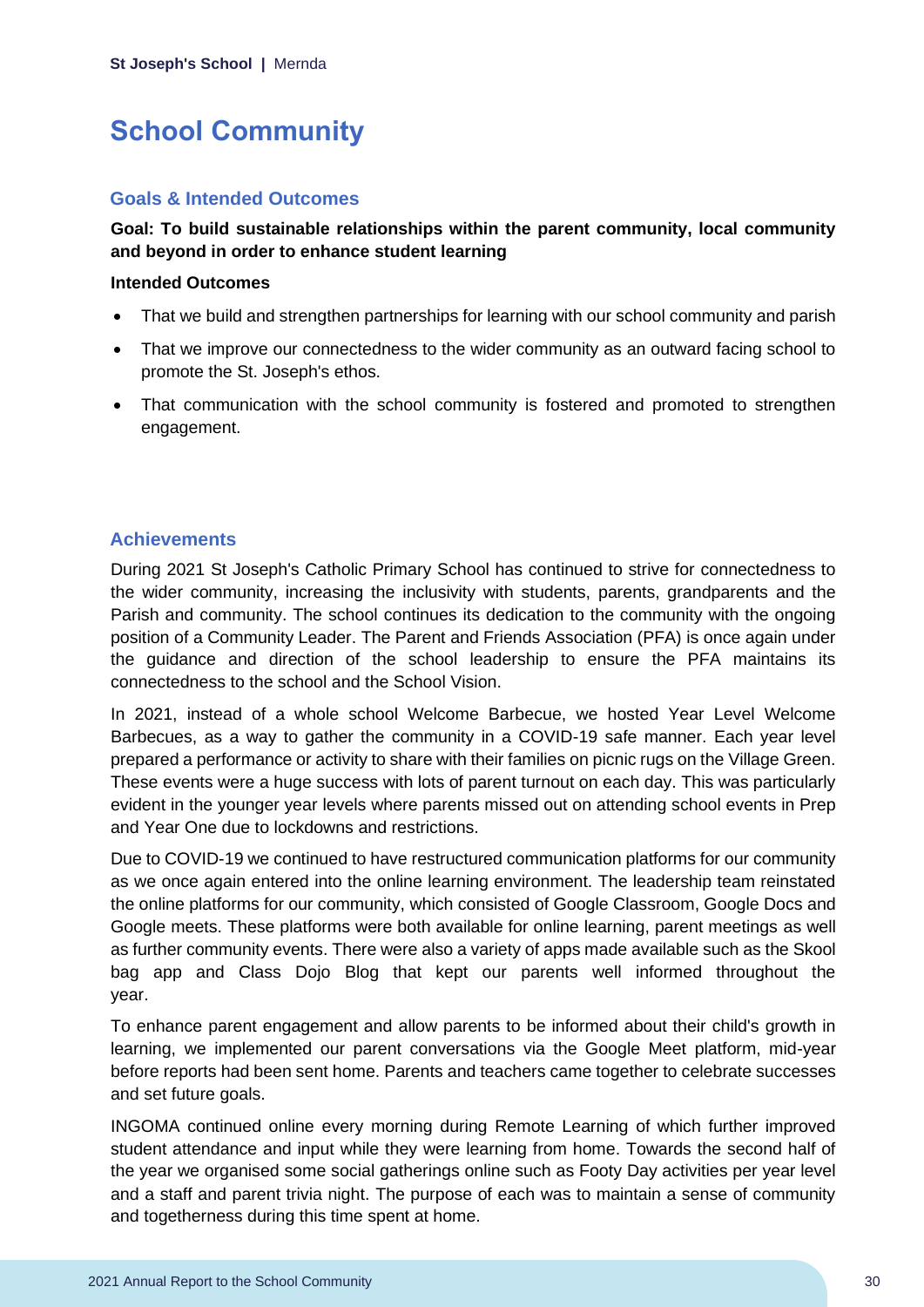In Semester Two, we continued our online Little Joeys Program where parents met with school leaders and the prep teachers. The sessions were aimed at getting to know the families as well as the children that were enrolled in our school for 2022. The Little Joeys Graduation was held onsite at the end of the year to celebrate the achievements of our future prep children. Children were sent in the post a social story and a toolkit to take home to work on over the Summer break. Children were notified of their Home Group classes for 2022 at the Graduation ceremony.

A number of special days, including Wellbeing Fridays of which were a whole school initiative during remote learning, 100 days of Prep, and House Spirit day were also celebrated. These days were not only aimed at the students working from home but also engaged parents, siblings and families to join in. Other activities that involved the school community were:

- Beginning of the year picnics for each year level and their families
- Book Week Parade
- House Spirit Days
- St Joseph's Feast Day
- Athletics Day

## **PARENT SATISFACTION**

MACSSIS data indicate that overall parents are satisfied with our school as we are above the MACS average. However, there has been a decline from 2019 and 2021 indicating from other surveys that COVID has had a huge impact on parents feeling connected to the school.

| <b>Domain</b>                                                                                                                    | <b>MACS Average</b> | <b>School 2019</b><br>2021 | <b>School</b> |
|----------------------------------------------------------------------------------------------------------------------------------|---------------------|----------------------------|---------------|
| <b>Family engagement:</b> The degree to<br>which families are partners with<br>their child's school.                             | 47%                 | 92%.                       | 60%           |
| <b>Barriers to engagement: Factors</b><br>that can hinder a family's interaction<br>or involvement with their child's<br>school. | 64%                 | 100%                       | 63%           |
| School fit: Families' perceptions of<br>how well a school matches their<br>child's developmental needs.                          | 76%                 | 100%                       | 71%           |
| <b>School climate: Families'</b><br>perceptions of the social and<br>learning climate of the school.                             | 85%                 | 100%                       | 91%           |
| <b>Communication:</b> The timeliness,<br>frequency, and quality of                                                               | 74%                 | 100%                       | 76%           |